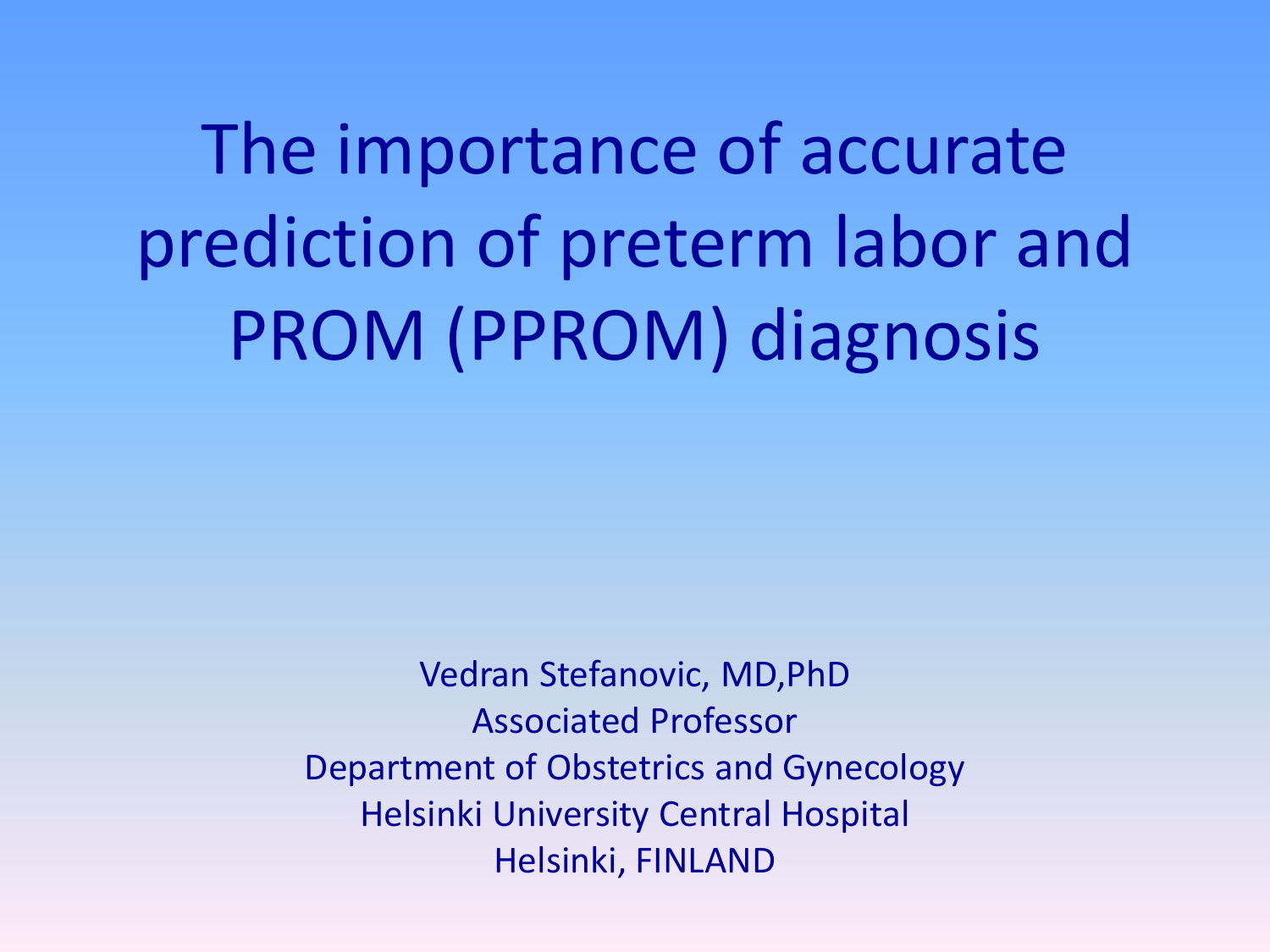#### Department of Obstetrics and Gynecology, Helsinki University Central Hospital

- **2011 statistics**
- 5641 deliveries (5808 infants) (Finland cca 60 000/yr)
- 161 twin deliveries, 3 sets of triplets
- 20 stillbirths
- CS 24.1 %, vacuum delivery 11%
- Regional anaesthesia (epidural) 69%
- $<$  28 wk 1.2%
- < 32 wk 3% (Finland 0.8%)
- <37 wk 11.7% (Finland 5.5%)
- Perinatal mortality 0.4 %
- 25-30 IU transfusions, 1200 first/second trimester invasive procedures, 500 third trimester amniocentesis
- 40 specialist and 30 residents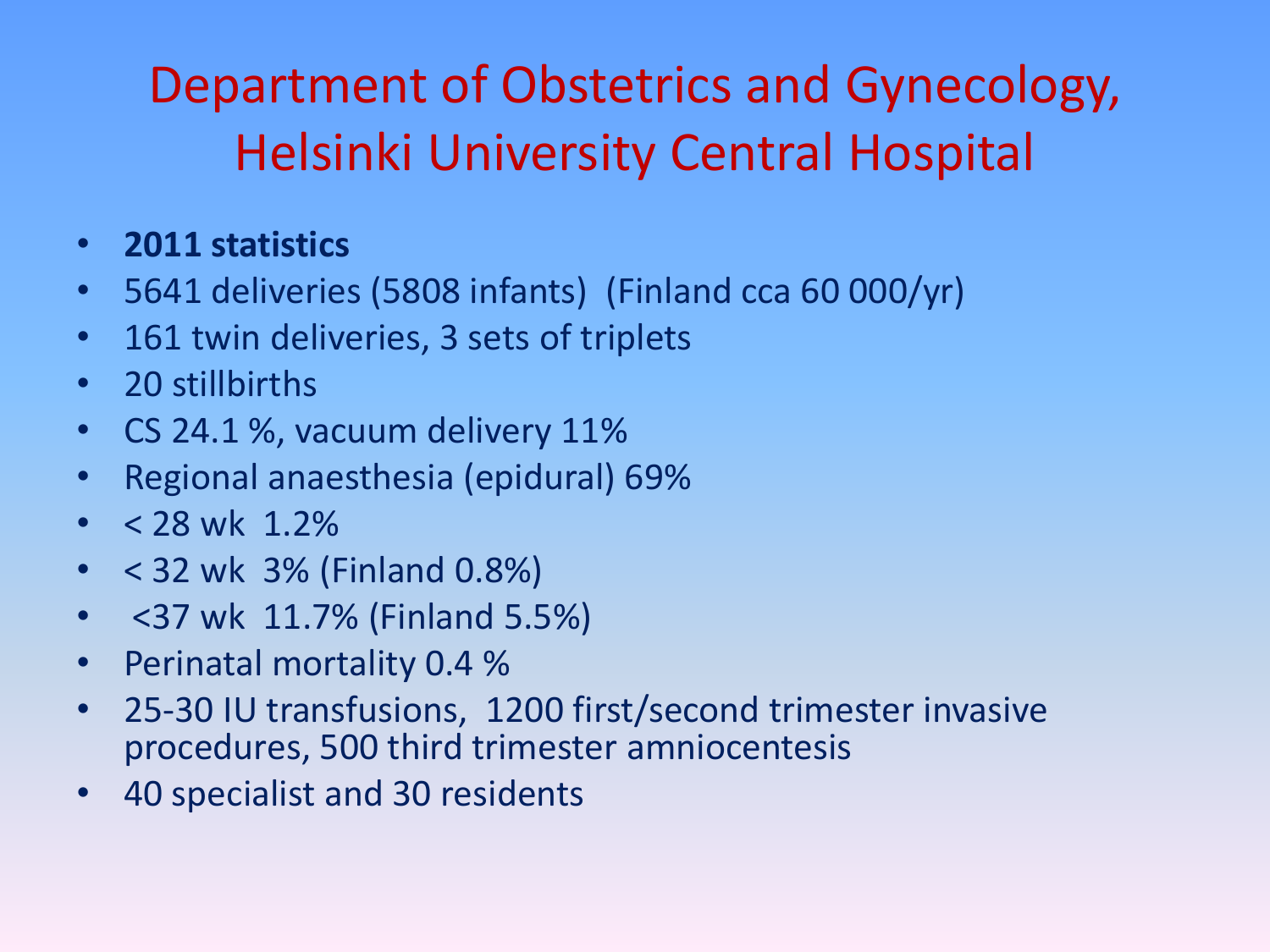### Preterm labor (PTL)

- PTL refers to the onset of uterine contractions of sufficient strength and frequency to effect progressive dilatation and effacement of cervix between 22 and 37 weeks of gestation
- PTL complicates 5-10% of pregnancies and is a leading cause of neonatal morbidity and mortality worldwide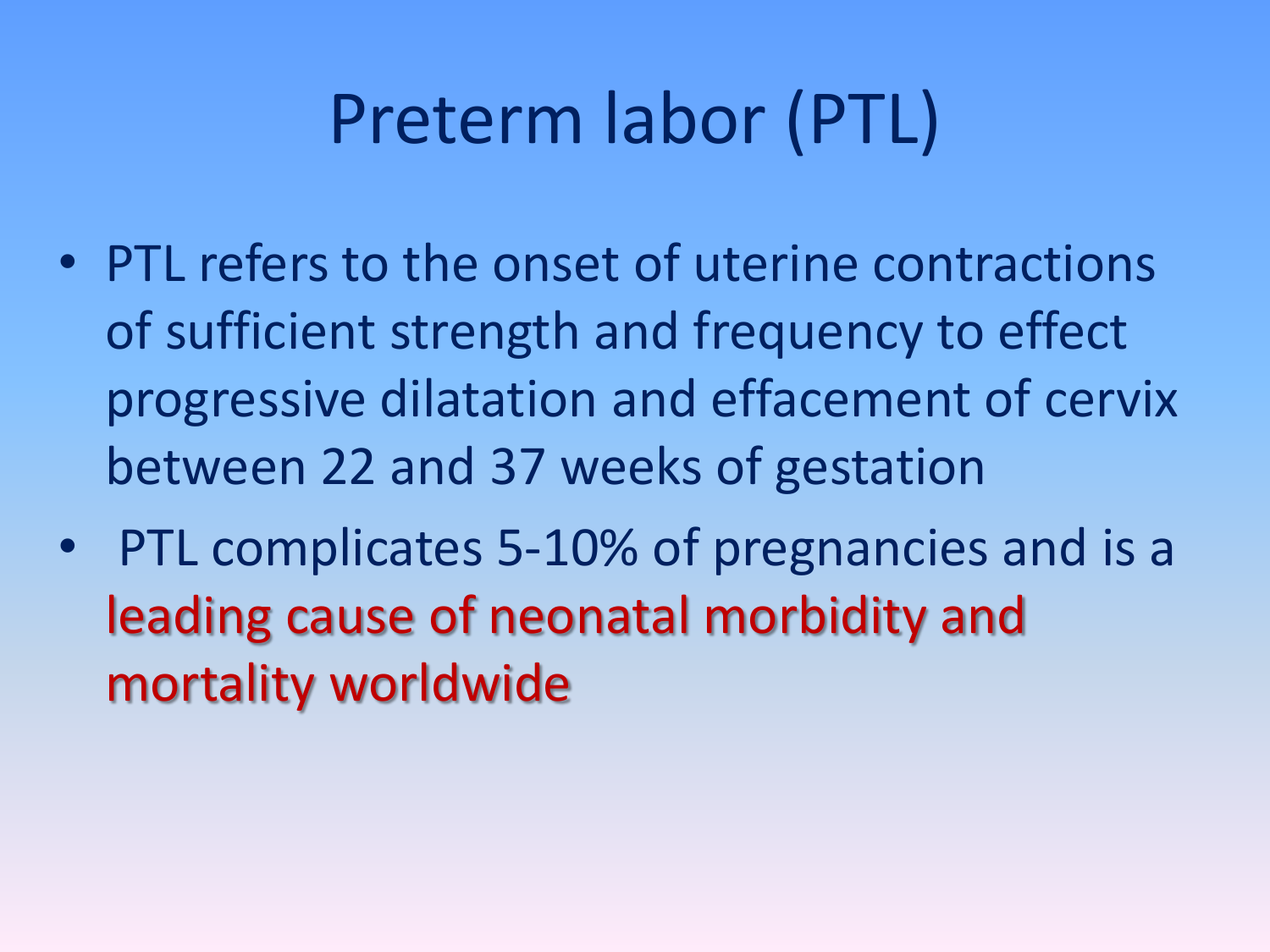# Why this lecture ?

- It has been widely recognised that its 1.prevention
- 2.recognition and
- 3.effective management

will improve neonatal outcome and will have a profound impact on societal and long-term public health care costs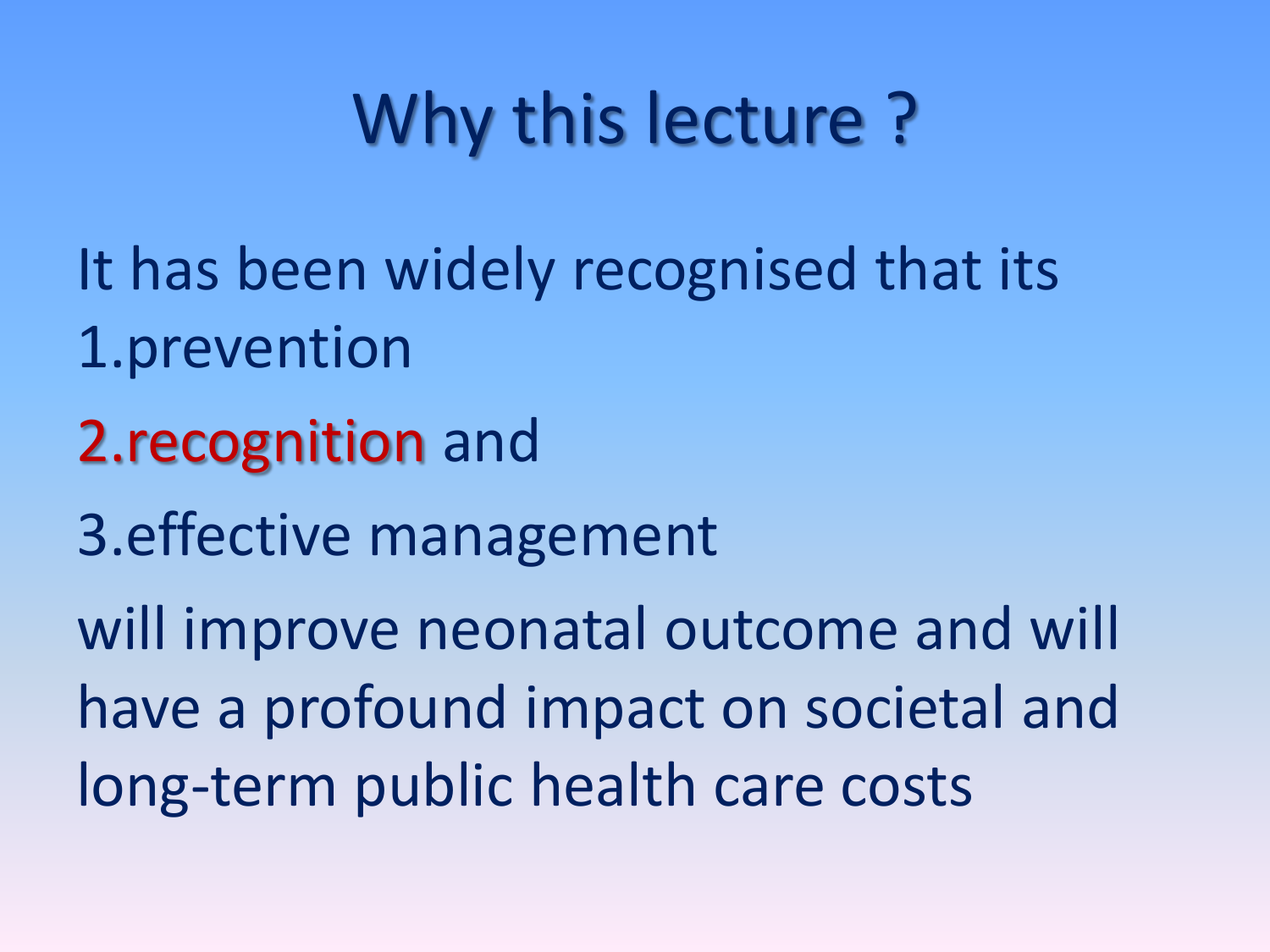## (P)PROM and PTL The importance of diagnosis

The goal of early diagnosis of PTL and PPROM in symptomatic women is the appropriate application of four antenatal interventions that are recognized to reduce perinatal morbidity and mortality:

1) transfer of women with preterm labor to a facility with a neonatal intensive care unit and transfer tocolysis

2) administration of glucocorticoids to the mother

3) treatment of women in preterm labor with PROM with antibiotics

4) MgSO4 treatment to decrease neurological morbidity (in Helsinki since June 2012)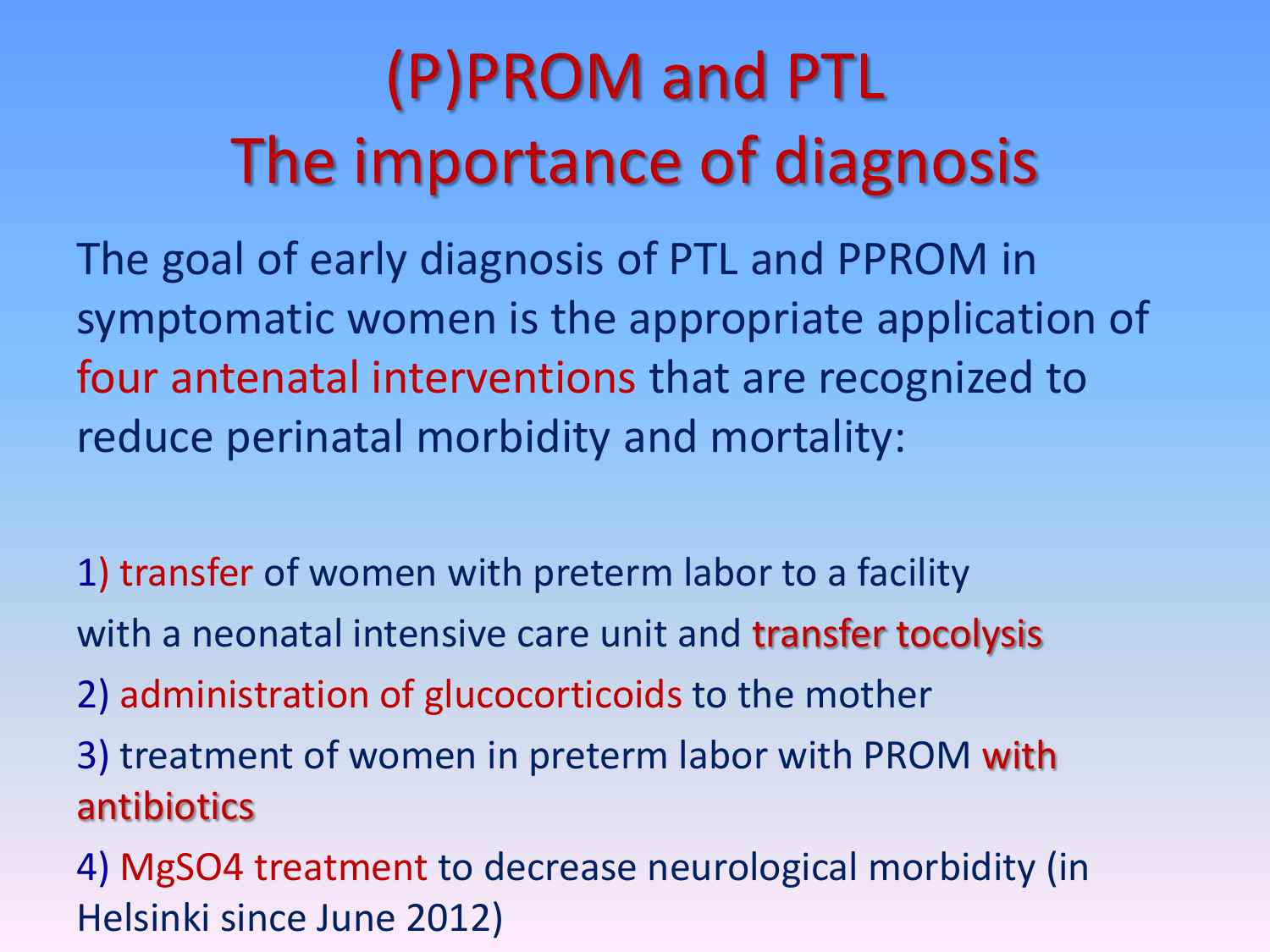## If PTB is not imminent, withdrawal of treatment is better option WHY?

- 1) transfer of women with preterm labor to a tertiary hospitals (unnecessary admissions, anxiety, costs)
- with a neonatal intensive care unit (tocolysis side-effects)
- 2) administration of glucocorticoids to the mother (optimal if administered not more than 7 days prior birth)
- 3) treatment of women in preterm labor with PROM with antibiotics (if membranes intact->> more harm than the benefit, harmful labor inductions etc.)
- 4) MgSO4 treatment to decrease neurological morbidity (in Helsinki since June 2012) (close to birth)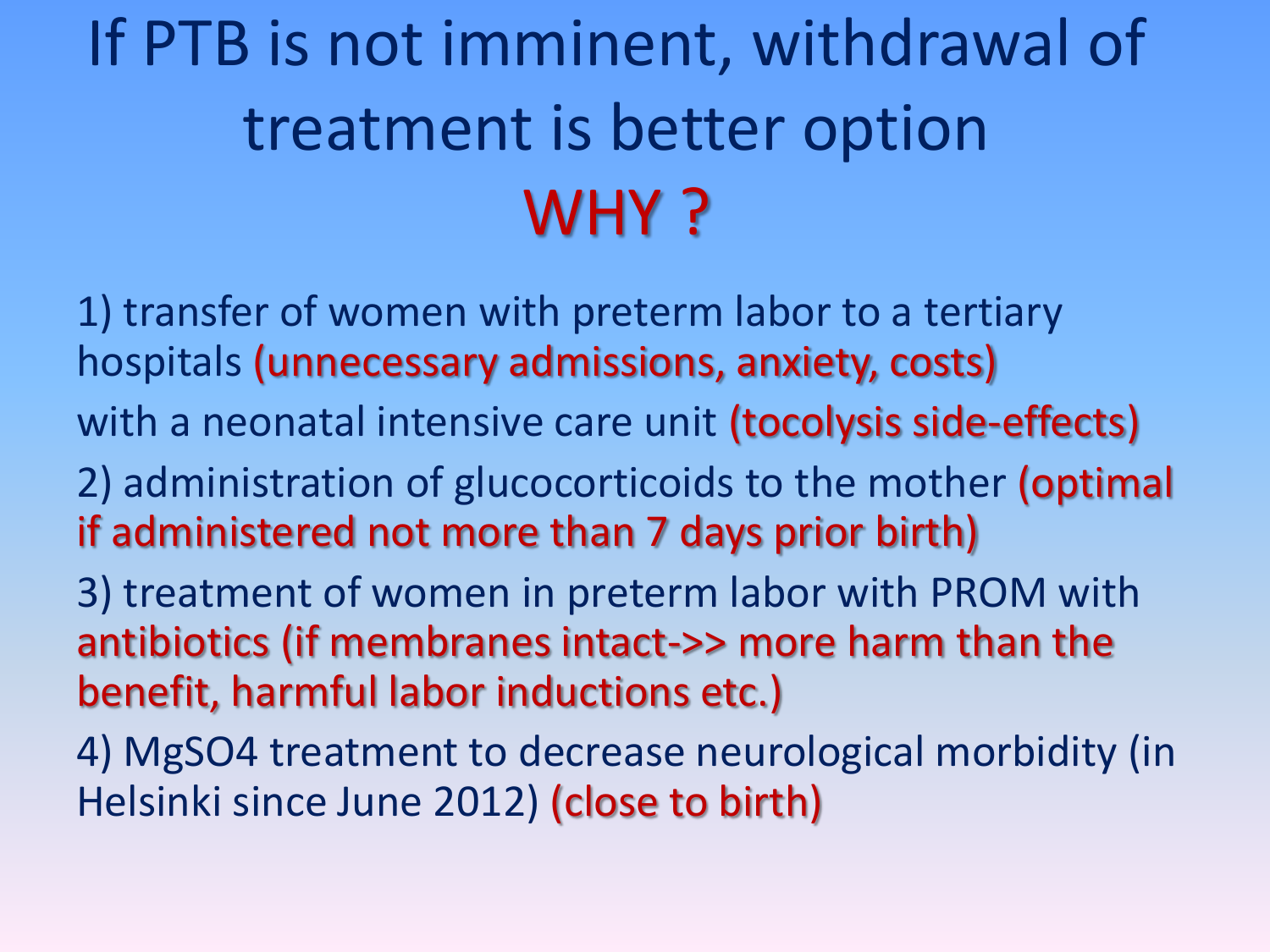#### Focus on labor before 34 weeks of gestation

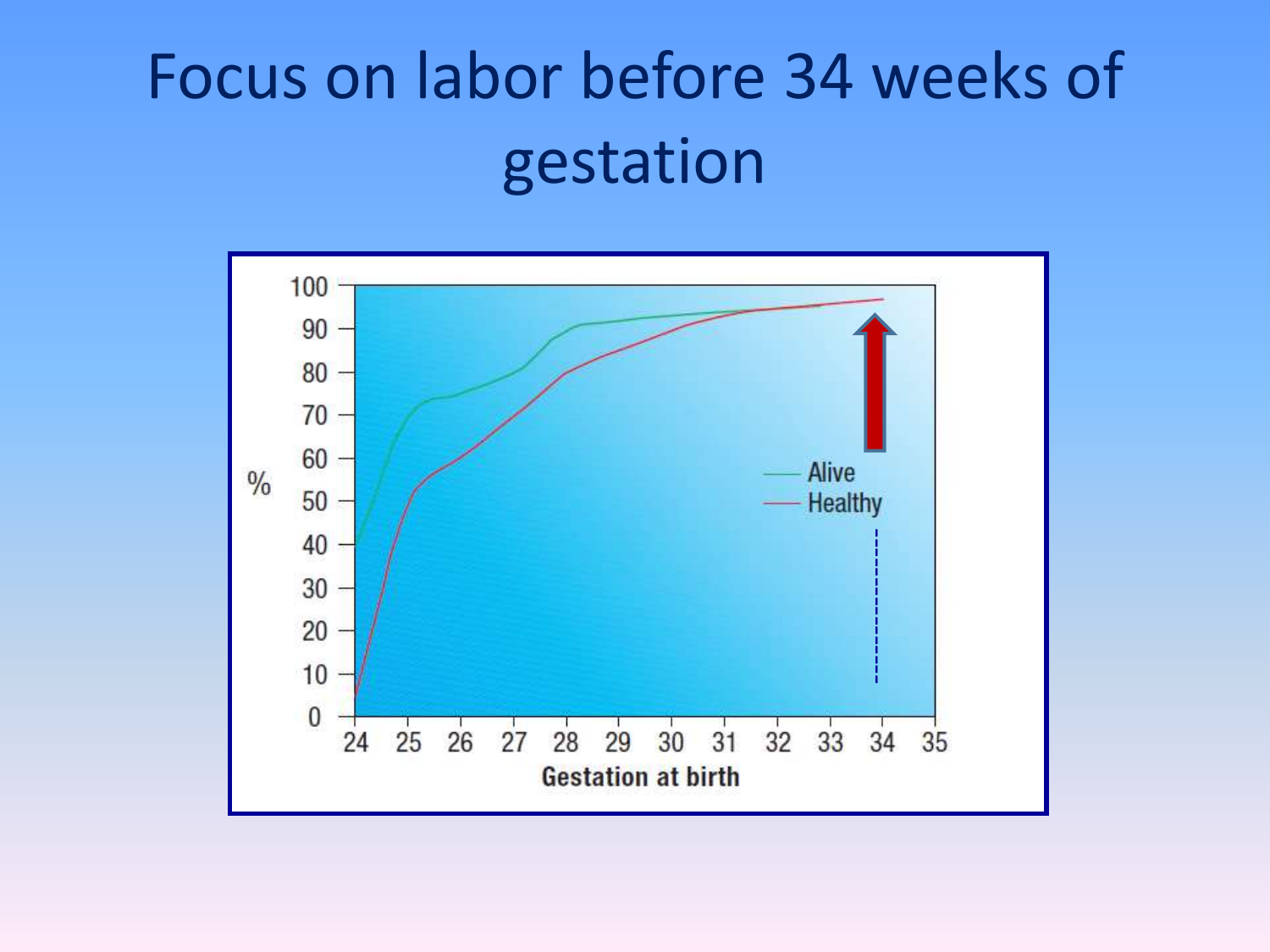### How to identify a black tulip ?

- The majority of women with symptoms of preterm labor will go on to deliver at term
- However, for the minority who are destined to deliver preterm, there are some beneficial obstetric interventions
- 40% of women have no known risk factors for PTL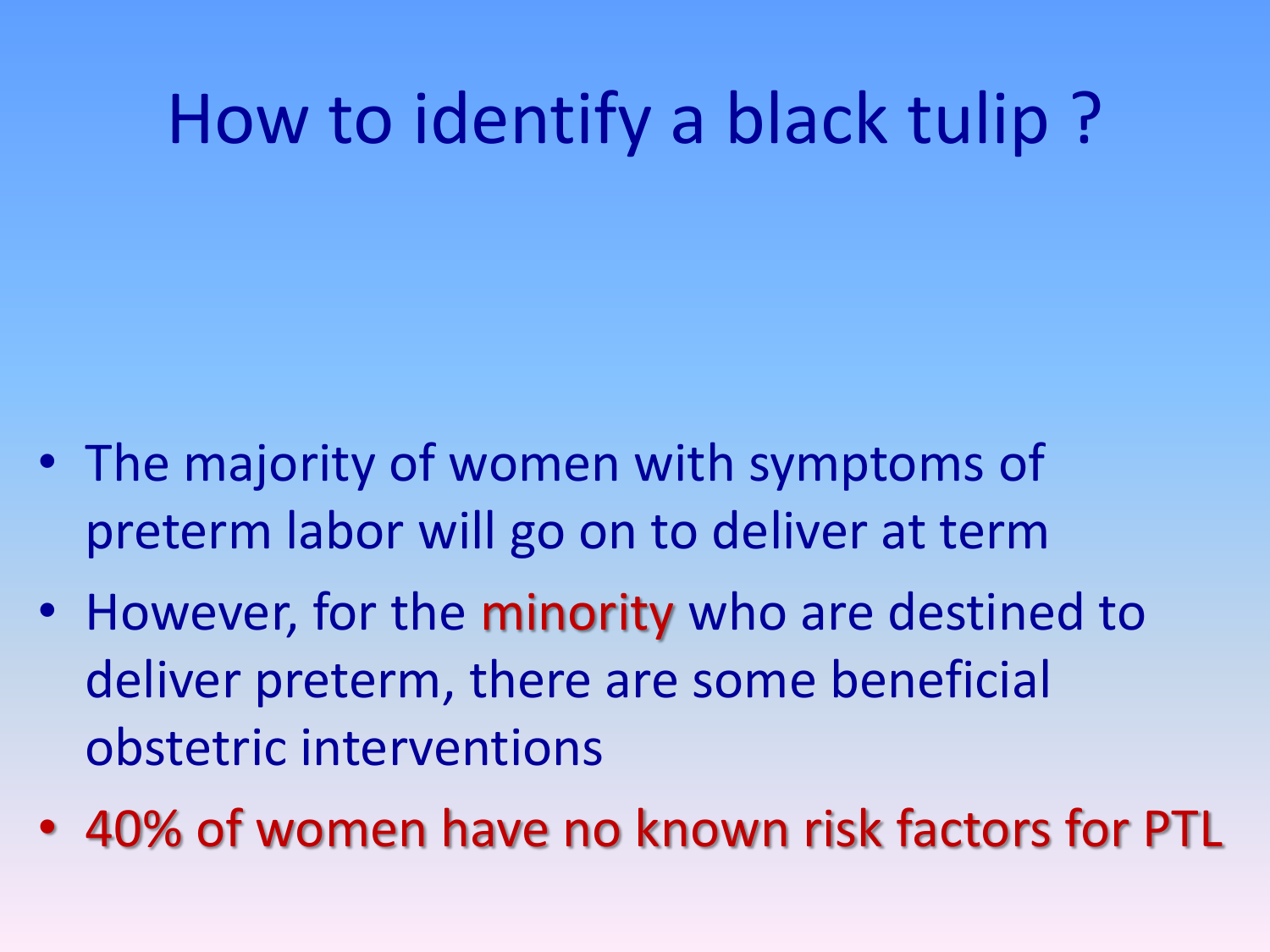## Conventional methods for estimation of risk of preterm delivery

- **Cervical length measurement with ultrasound**
	- The shorter the cervix the greater is the risk to deliver preterm (great risk when cervical length <20 mm)
	- Outcome is not clear especially when cervical length is between 20 and 30 mm.
	- Requires expensive equipment and instrument expertise.
- **Bishop scores**
	- Pre-labor scoring system, which assists in predicting if induction is required
	- For estimating the risk of preterm delivery
- **Biochemical tests**:
	- **Actim Partus test**
	- Fetal Fibronectin test (fFN)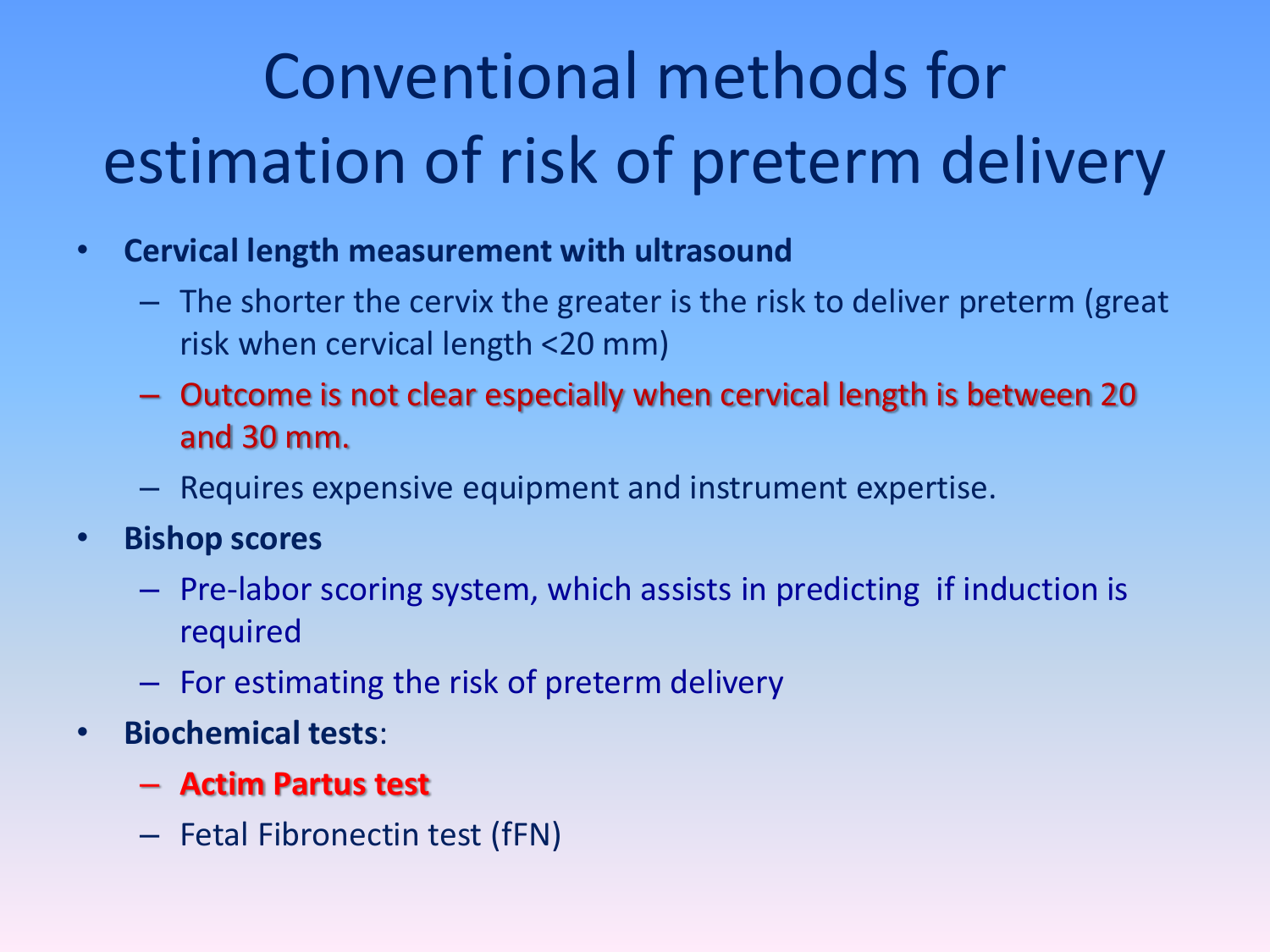Assessment of the Patient Presenting with Premature Contractions

- What is the likelihood that the patient will delivery prematurely?
- Are the membranes ruptured?
- Is infection present?
- Is there any other factor causing contractions (polyhydramnion etc)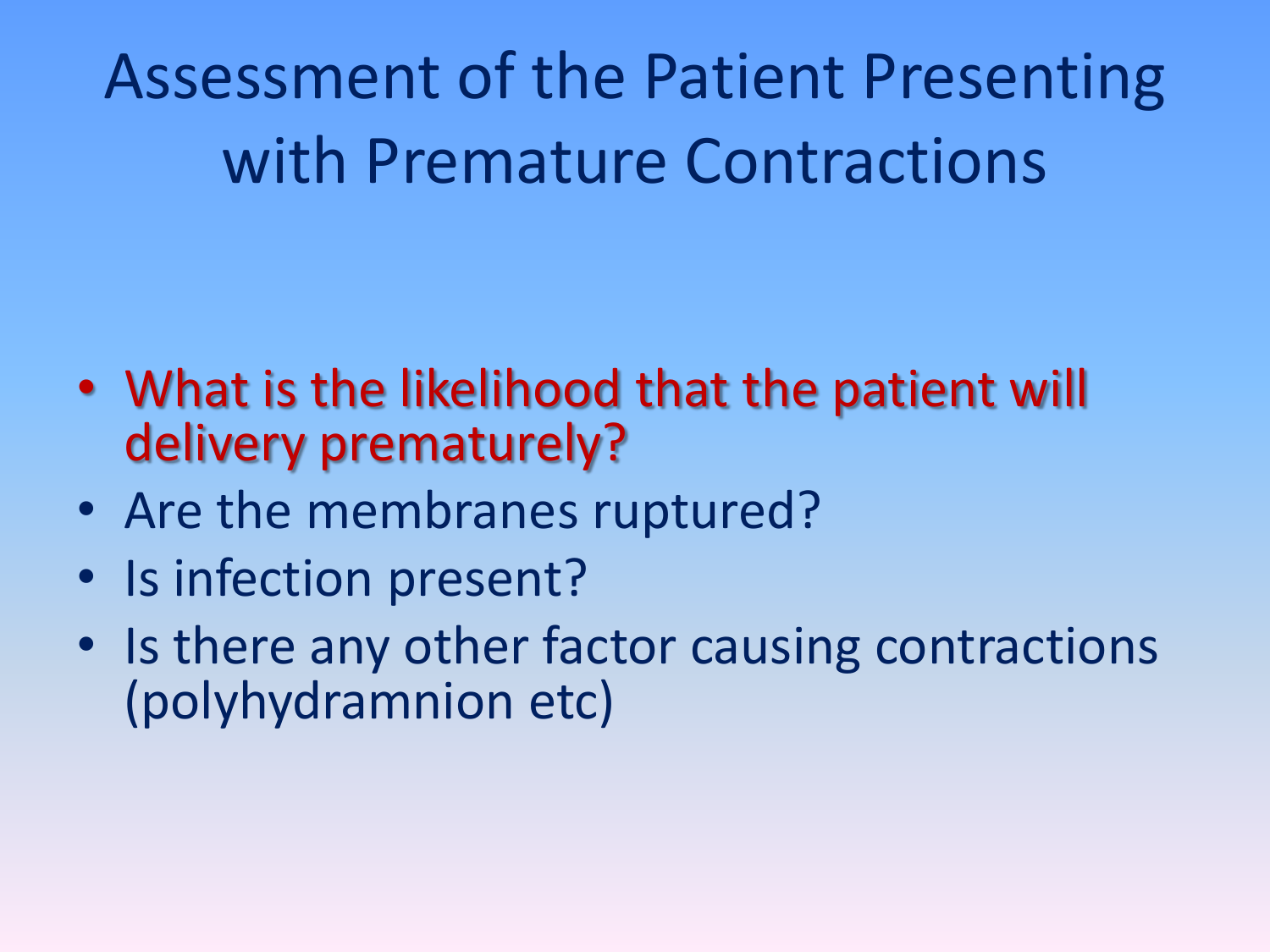• Dunn et al: Antepartal Bed Rest: Conflicts, Costs, Controversies and Ethical Considerations

*Online Journal of Health Ethics, Vol 3, No 1 (2006)*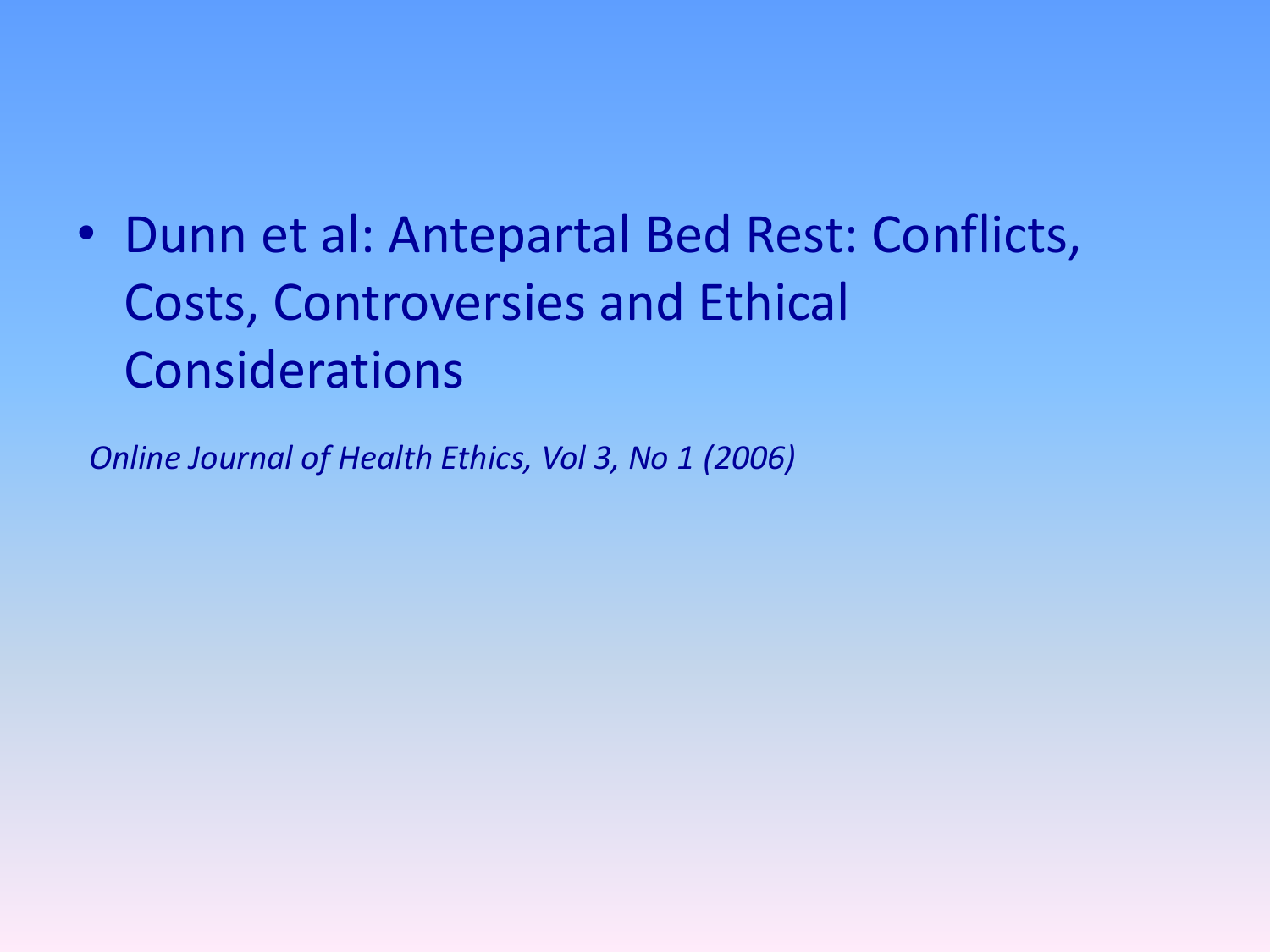What is the likelihood that the patient will delivery prematurely?

- Risk fators (absent in 40%)
- Ultrasound of the cervix (not available everywhere, needs experience)

- Biochemical markers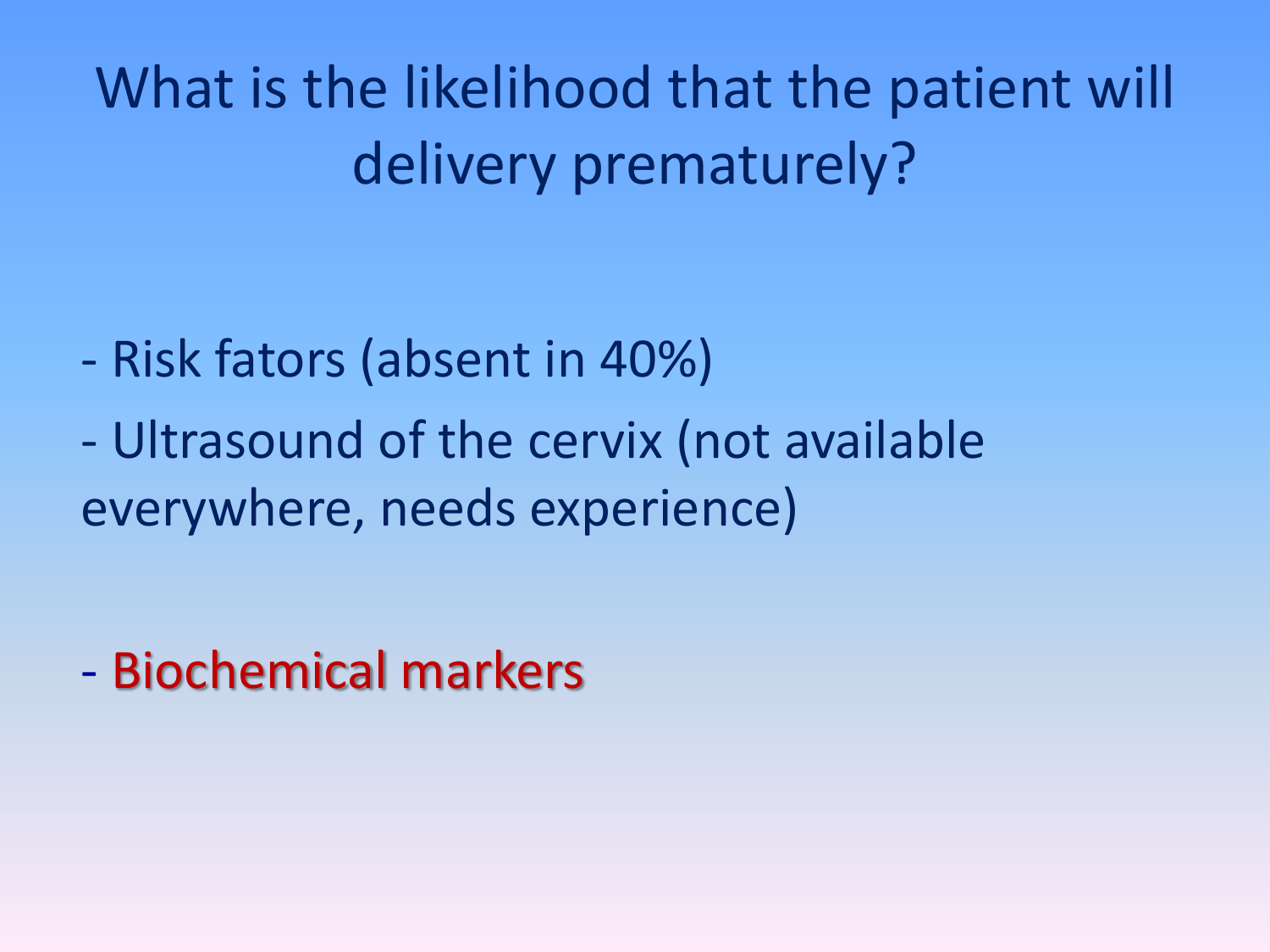#### Actim PARTUS test

- Bedside rapid test to estimate the risk of preterm delivery
- Detects phIGFBP-1 (phosphorylated insulin-like growth factor binding protein) in cervical samples
- Based on highly unique monoclonal antibodies no effect from semen or urine or lubricants
- Suitable from 22<sup>nd</sup> gestational week until term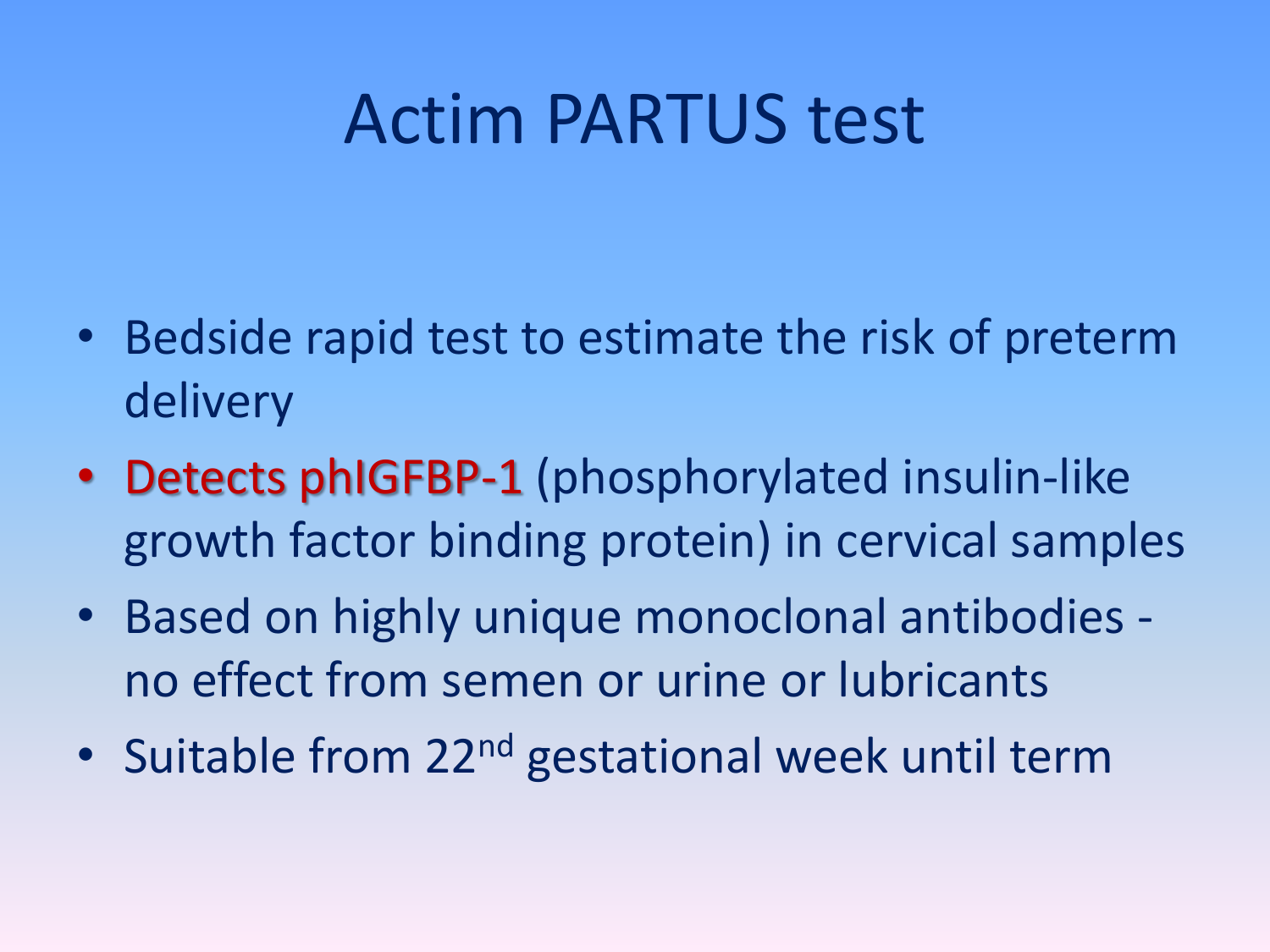### Performing the Actim PARTUS test

- 1. The sample is collected with a speculum from the **cervical os**. Hold the swab in for **10-15 seconds**
- 2. Extraction: Stir the swab in the buffer for **10-15 seconds**
- 3. Dip the dipstick into the Extraction Solution.
- 4. Read the results **in 5 minutes**. **Positive result can be interpreted as soon as the line becomes visible**.



1. Sample collection 2. Sample extraction



3. Test performance 4. Result in 5 minutes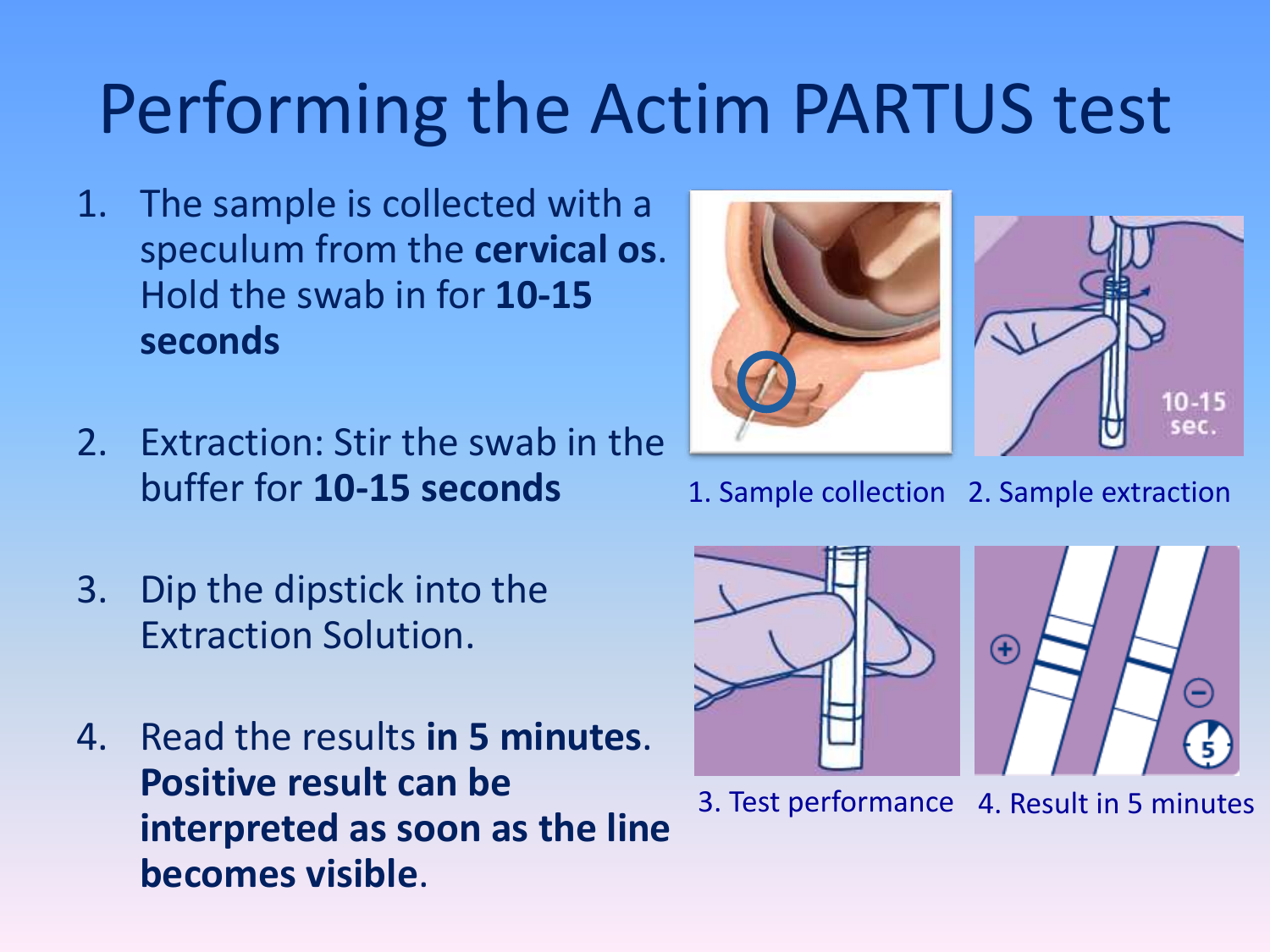#### Positive result of Actim Partus is related to preterm delivery

• Patients with a positive result deliver at earlier GA than those with a negative result

| <b>Study</b>      | $\mathsf{n}$ | <b>GA</b> |                    | <b>Actim</b>      | <b>Actim</b>     | <b>P-value</b> |
|-------------------|--------------|-----------|--------------------|-------------------|------------------|----------------|
|                   |              | (wk)      |                    | Partus +          | Partus -         |                |
| Lembet 2005       | 36           | $20 - 36$ | GA at birth        | $34.4 (\pm 3.0)$  | $37.9 (\pm 2.3)$ | < 0.01         |
| Elizur 2005       | 45           | $24 - 36$ | GA at birth        | $34.6 (\pm 3.3)$  | $38.1 (\pm 2.3)$ | < 0.01         |
| Eroglu 2007       | 51           | $24 - 35$ | <b>GA at birth</b> | $32.8 (\pm 3.7)$  | $37.7 (\pm 2.1)$ | 0.001          |
| <b>Ting 2007</b>  | 94           | $24 - 34$ | GA at birth        | 32.9 ( $\pm$ 4.0) | $37.4 (\pm 1.8)$ | < 0.001        |
| Altinkaya2009     | 105          | 24-34     | GA at birth        | 32.8 $(\pm 3.8)$  | $37.8 (\pm 2.5)$ | < 0.05         |
| <b>Tanir 2009</b> | 68           | $24 - 37$ | GA at birth        | $34.3 (\pm 2.1)$  | $36.6 (\pm 1.8)$ | 0.03           |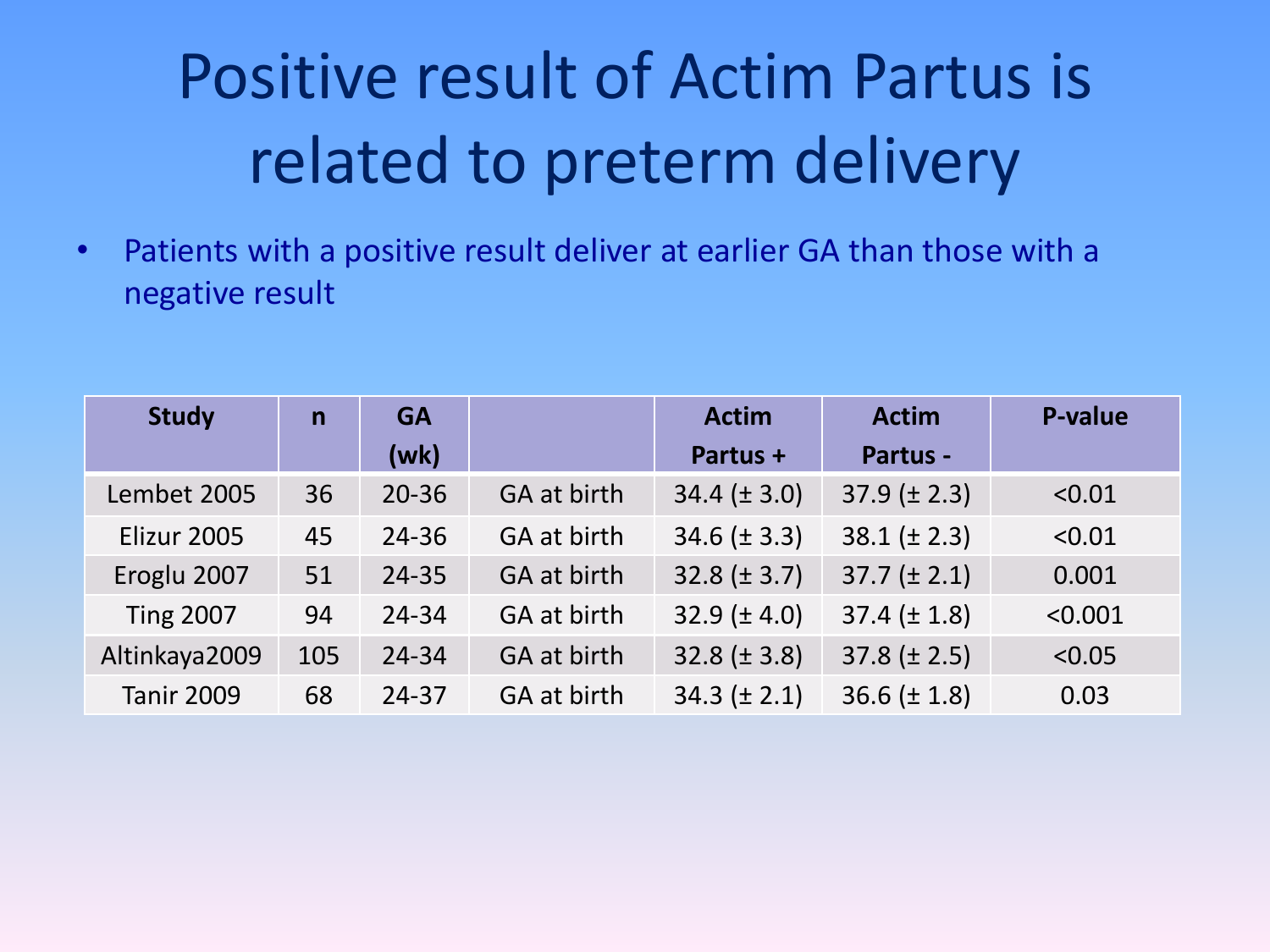#### Actim Partus combined with CL

| <b>Study</b>                      | <b>End</b><br>point | <b>GA</b><br>(wk) | <b>Test Results</b> | <b>Sensitivity</b><br>% | <b>Specificity</b><br>% | <b>PPV</b><br>% | <b>NPV</b><br>% |  |
|-----------------------------------|---------------------|-------------------|---------------------|-------------------------|-------------------------|-----------------|-----------------|--|
| Eroglu et al. 2007<br>$N=51$      | < 7 d               | 24-35             | <b>Actim Partus</b> | 83.3                    | 84.4                    | 41.7            | 97.4            |  |
|                                   |                     |                   | $CL < 25$ mm        | 66.7                    | 88.9                    | 44.4            | 95.2            |  |
|                                   |                     |                   | Combined            | 80.0                    | 97.1                    | 80              | 97.1            |  |
| Rahkonen et al. 2009<br>$N = 246$ | $<$ 14 $d$          | $22 - 34$         | <b>Actim Partus</b> | 71.4                    | 87.0                    | 13.9            | 99              |  |
|                                   |                     |                   | $CL < 25$ mm        | 57.1                    | 94.1                    | 22.2            | 98.7            |  |
|                                   |                     |                   | Combined            | 42.9                    | 99.6                    | 75.0            | 98.3            |  |
| Azlin et al. 2010<br>$N=51$       | < 7 d               | 24-35             | <b>Actim Partus</b> | 80.0                    | 93.5                    | 57.1            | 97.7            |  |
|                                   |                     |                   | $CL < 25$ mm        | 80.0                    | 71.7                    | 23.5            | 97.1            |  |
|                                   |                     |                   | Combined            | 80.0                    | 97.8                    | 80.0            | 97.8            |  |

Combined use of Actim Partus and CL measurement **improves PPV** value of both methods.

Actim Partus can be used **also independently to exclude imminent delivery**.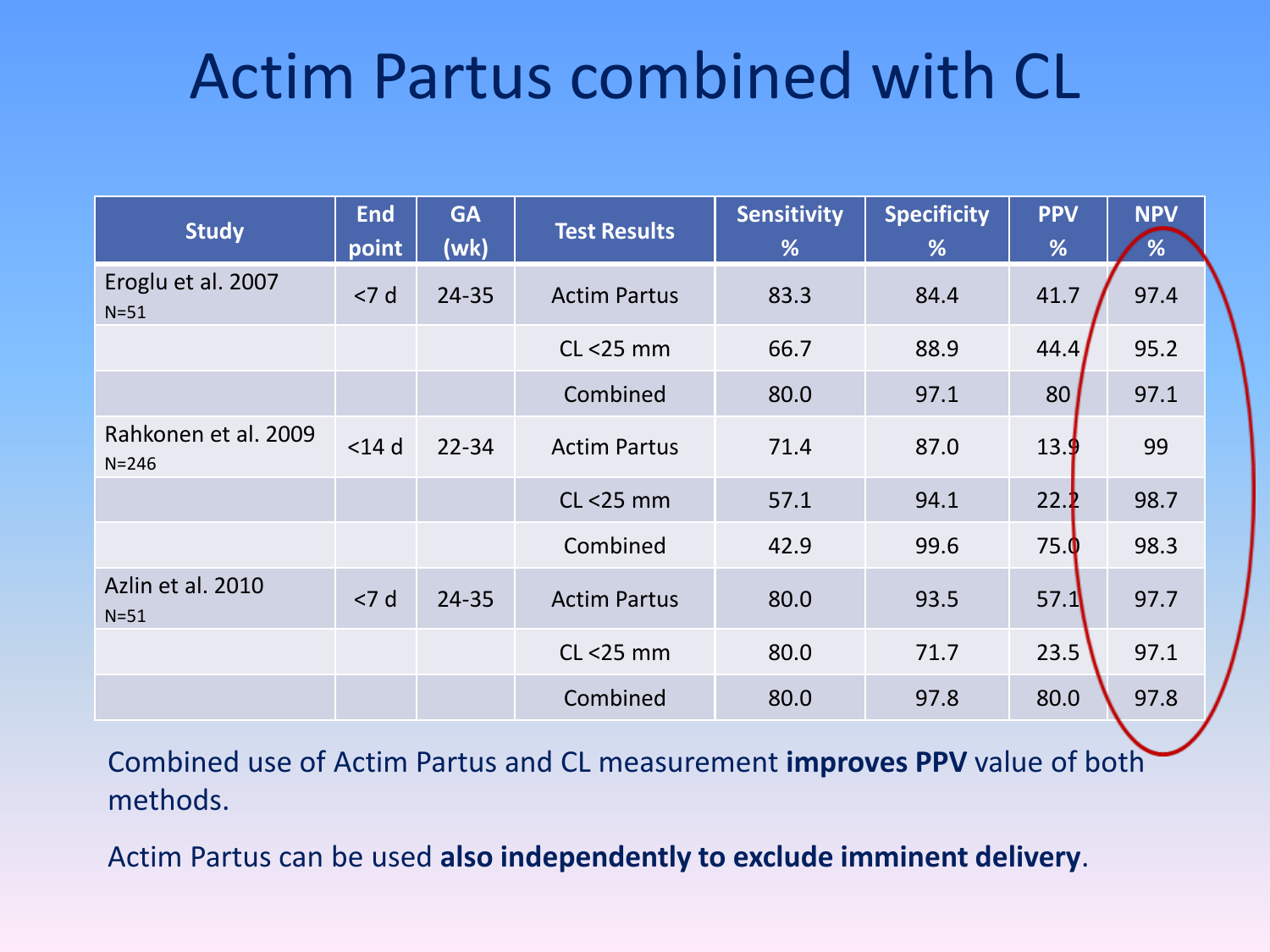### Prediction of imminent preterm delivery with Actim Partus:

#### • Symptomatic patients

| <b>Study</b>      | n   | <b>GA</b> | <b>End-point</b> | <b>Sensitivity</b> | <b>Specificity</b> | <b>PPV</b> | <b>NPV</b> |
|-------------------|-----|-----------|------------------|--------------------|--------------------|------------|------------|
|                   |     | (wk)      |                  | %                  | %                  | %          | %          |
| Lembet 2005       | 36  | 20-36     | < 7d             | 93.8               | 85                 | 83.3       | 94.1       |
| Eroglu 2007       | 51  | 24-35     | < 7d             | 83.3               | 84.4               | 41.7       | 97.4       |
| <b>Ting 2007</b>  | 94  | 24-34     | < 7d             | 69                 | 78                 | 39         | 92         |
| <b>Ting 2007</b>  | 94  | 24-34     | < 14d            | 72                 | 80                 | 46         | 92         |
| <b>Tanir 2009</b> | 68  | $24 - 37$ | < 7 d            | 93.3               | 79.2               | 56         | 97.6       |
| Spinelli 2009     | 276 | 24-34     | < 7 d            | 73.1               | 66.2               | 21.8       | 95         |
| <b>Azlin 2010</b> | 51  | 24-36     | < 7 d            | 80.0               | 93.5               | 57.1       | 97.7       |

The very high NPV means that a patient with a negative result is highly unlikely to deliver within 7-14 days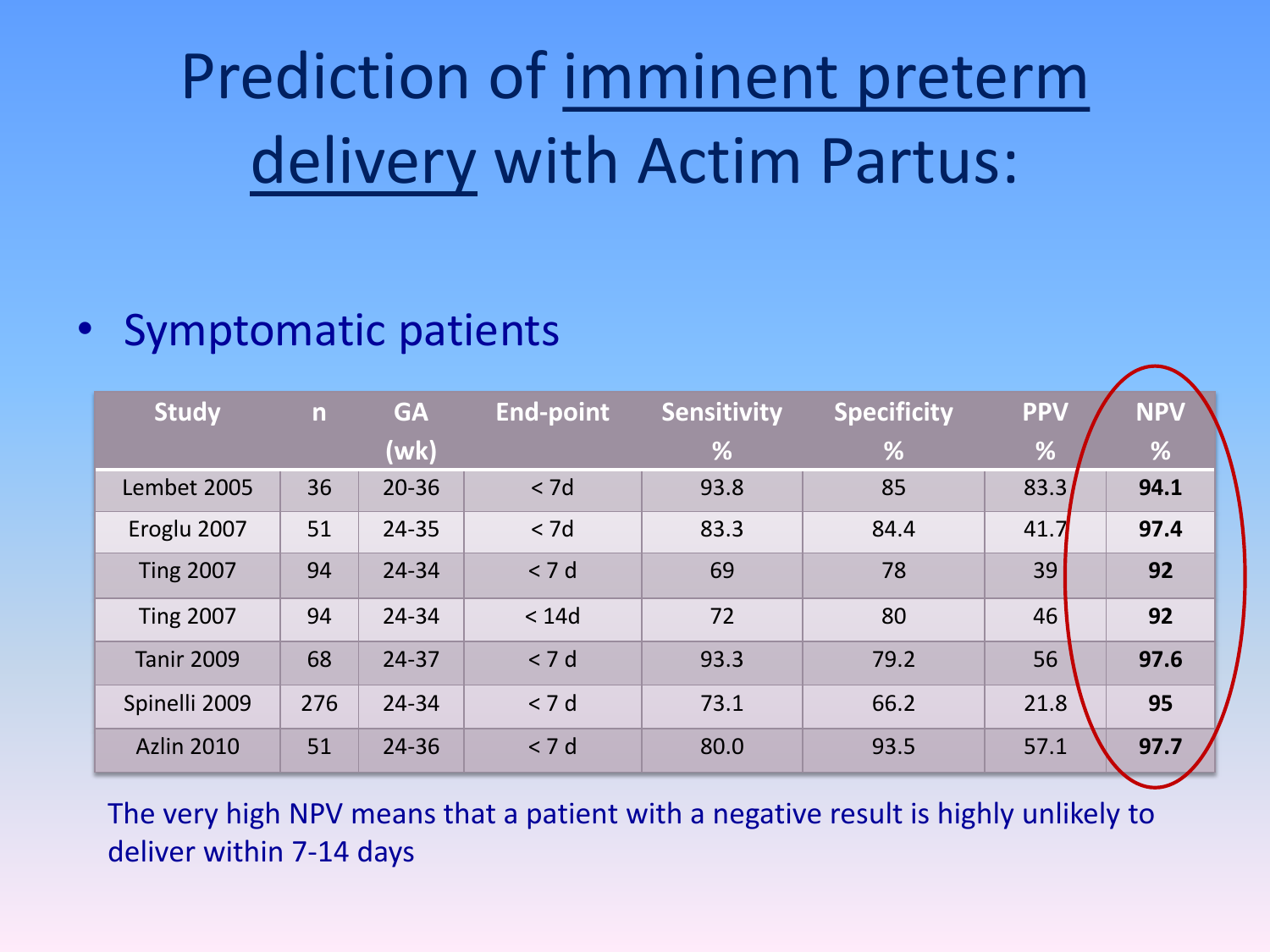### Using Actim Partus for long term prediction of PTD:

#### Symptomatic patients end point: PTD at <35-37 weeks of gestation

| <b>Study</b>     | $\mathsf{n}$ | <b>GA</b><br>(wk) | <b>End-point</b> | <b>Sensitivity</b><br>% | <b>Specificity</b><br>$\frac{9}{6}$ | <b>PPV</b><br>% | <b>NPV</b><br>% |  |
|------------------|--------------|-------------------|------------------|-------------------------|-------------------------------------|-----------------|-----------------|--|
| Lembet 2002      | 36           | $20 - 36$         | $37$ wk          | 89.5                    | 94.1                                | 94.4            | 88.9            |  |
| <b>Kwek 2004</b> | 47           | $23 - 33$         | $<$ 36 wk        | 73.7                    | 82.6                                | 77.8            | 79.2            |  |
| Elizur 2005      | 64           | $24 - 35$         | $<$ 35 wk        | 81.8                    | 64.1                                | 32.1            | 94.4            |  |
| Elizur 2005      | 64           | 24-35             | $<$ 37 wk        | 69.6                    | 70.7                                | 57.1            | 80.5            |  |
| Eroglu 2007      | 51           | $24 - 35$         | $<$ 35 wk        | 70                      | 87.8                                | 58.3            | 92.3            |  |
| Altinkaya 2009   | 105          | 24-34             | $37$ wk          | 70.00                   | 87.05                               | 56.00           | 92.50           |  |

 $\implies$  No detectable phIGFBP-1 (Actim Partus negative) **indicates that the delivery will not occur preterm**  with high probability.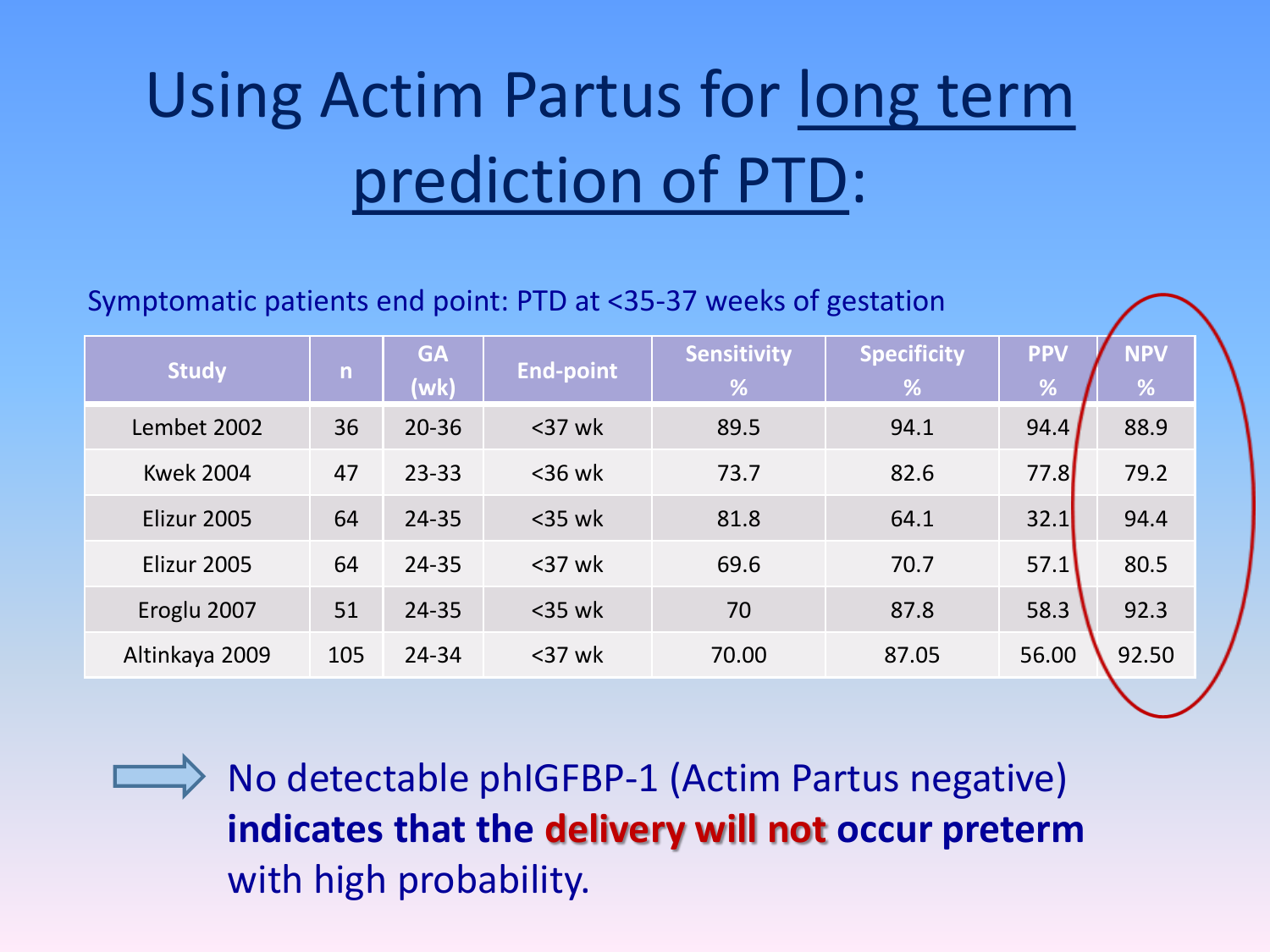- 85% percent of neonatal morbidity and mortality is a result of prematurity.
- PPROM is associated with 30-40% of preterm deliveries and is the leading identifiable cause of preterm delivery
- PPROM complicates 3% of all pregnancies and occurs in approximately 150,000 pregnancies yearly in the USA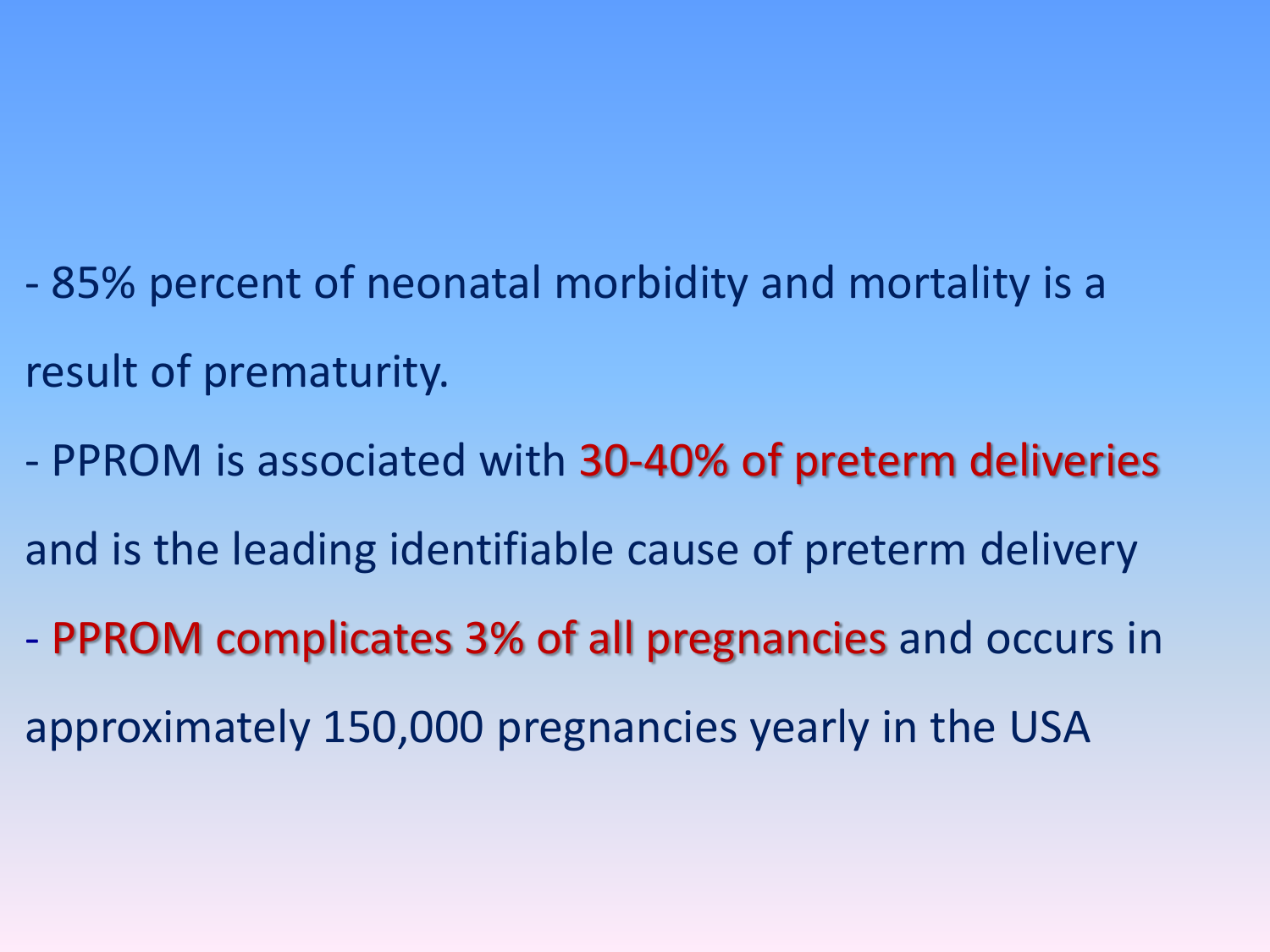#### Preterm PROM

- 1.Mortality
- 2.Respiratory distress syndrome (RDS)
- 3.Intraventricular hemorrhage (IVH)
- 4.Sepsis etc.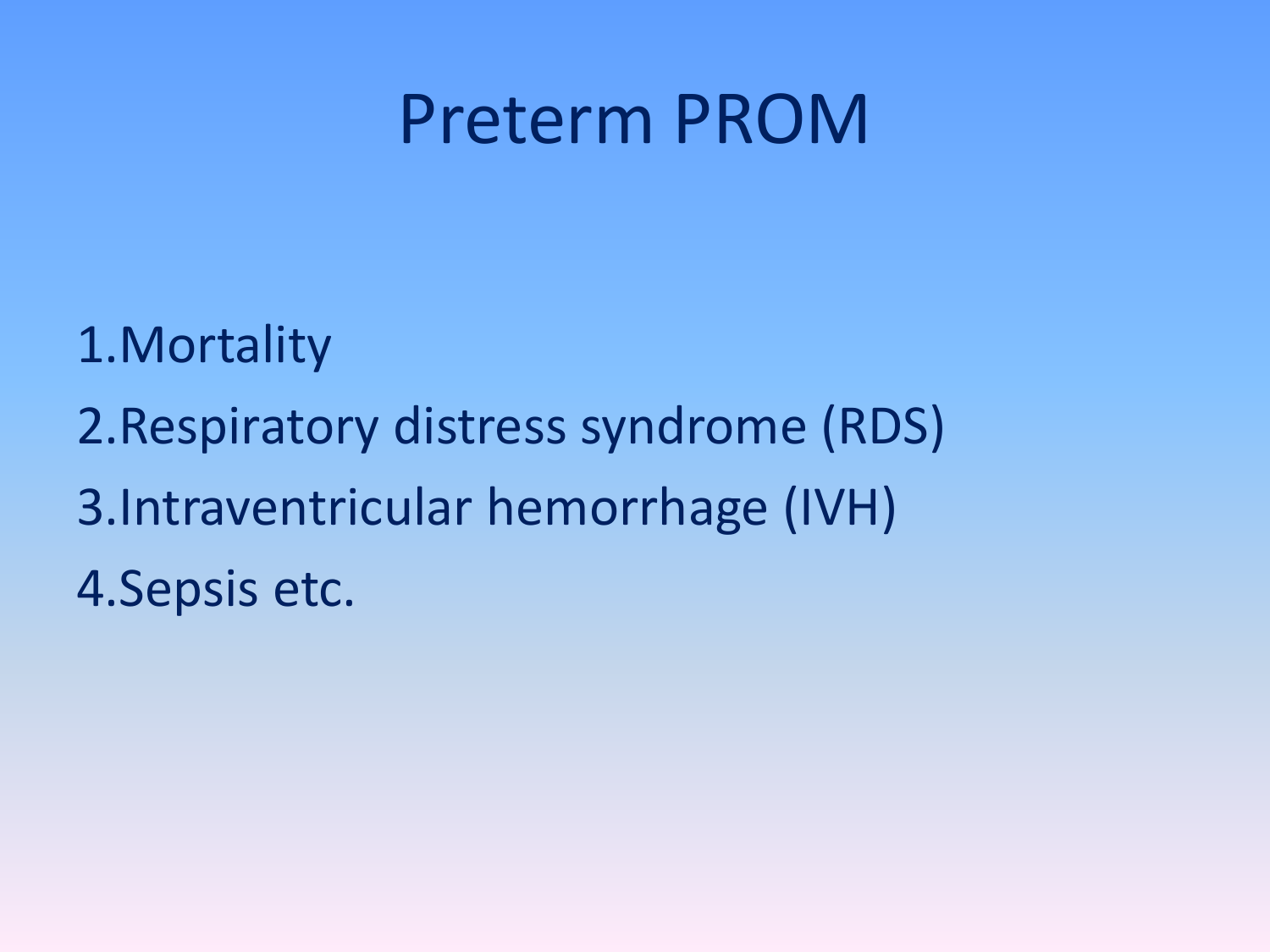## Diagnosis of PROM

- Conventional methods have many false positives and false negatives
- Often several tests are needed to establish diagnosis
- High rate of false results due to interfering factors
- The IGFBP-1 based Actim PROM test solves these problems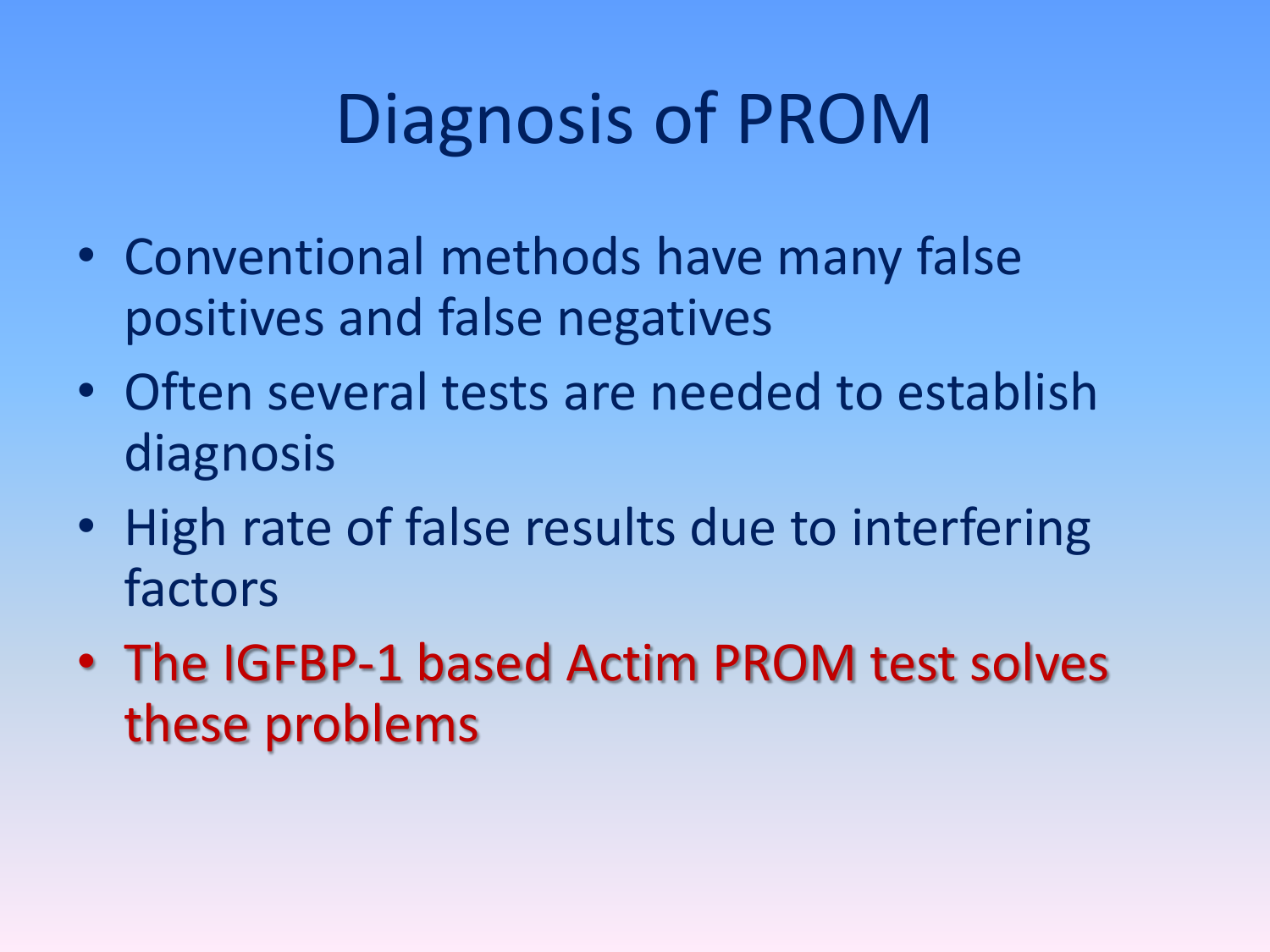### Performing the Actim PROM test

- 1. The sample is collected with or without the speculum from the **vagina (posterior fornix)**. Hold the swab in for **10-15 seconds**
- 2. Extraction: Stir the swab in the buffer for **10-15 seconds**
- 3. Dip the dipstick into the Extraction Solution.
- 4. Read the results **in 5 minutes**. **Positive result can be interpreted as soon as the line becomes visible**.



1. Sample collection 2. Sample extraction



3. Test performance 4. Result in 5 minutes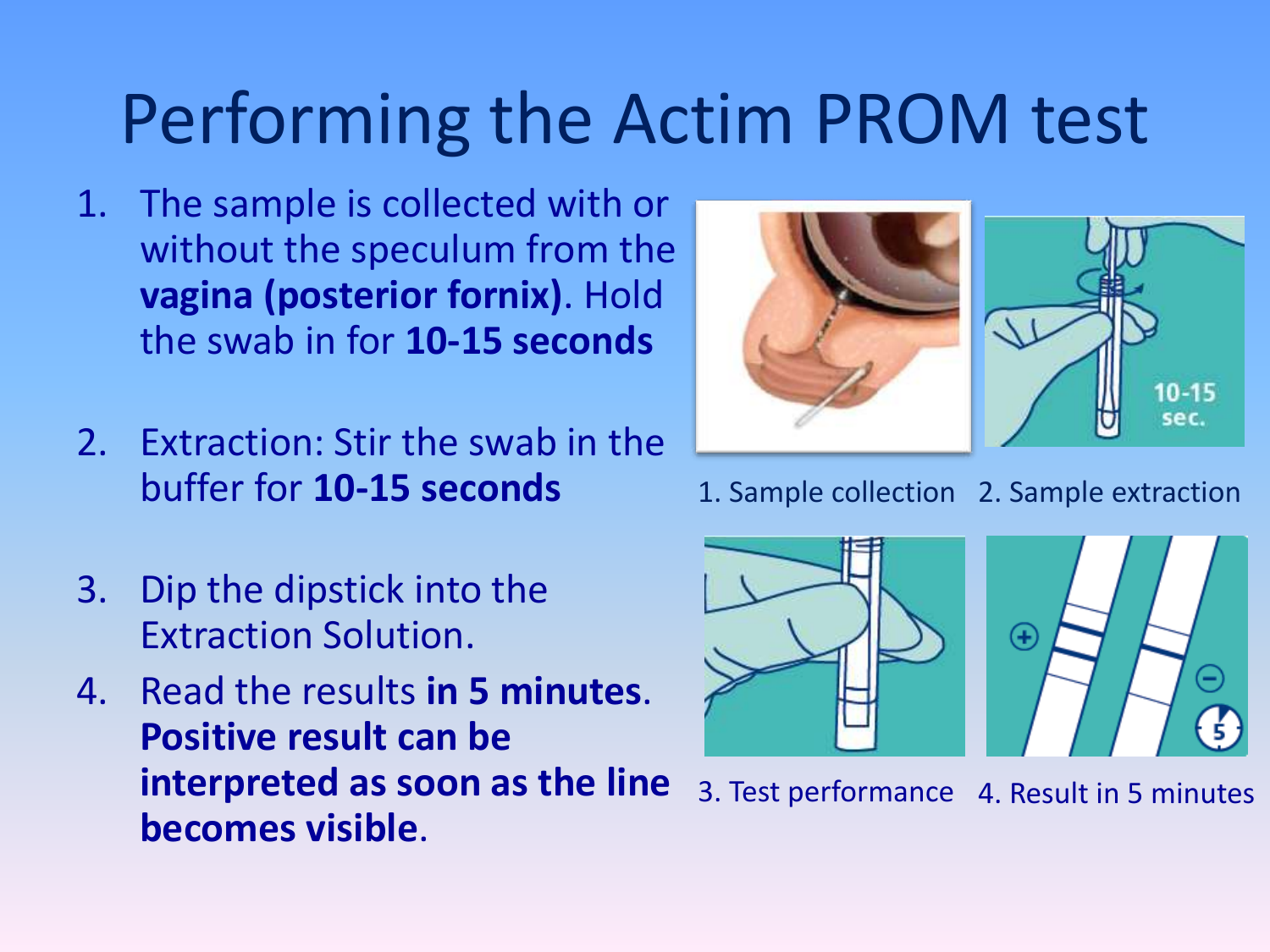**Suspected PROM :from** accurate diagnosis to optimal management

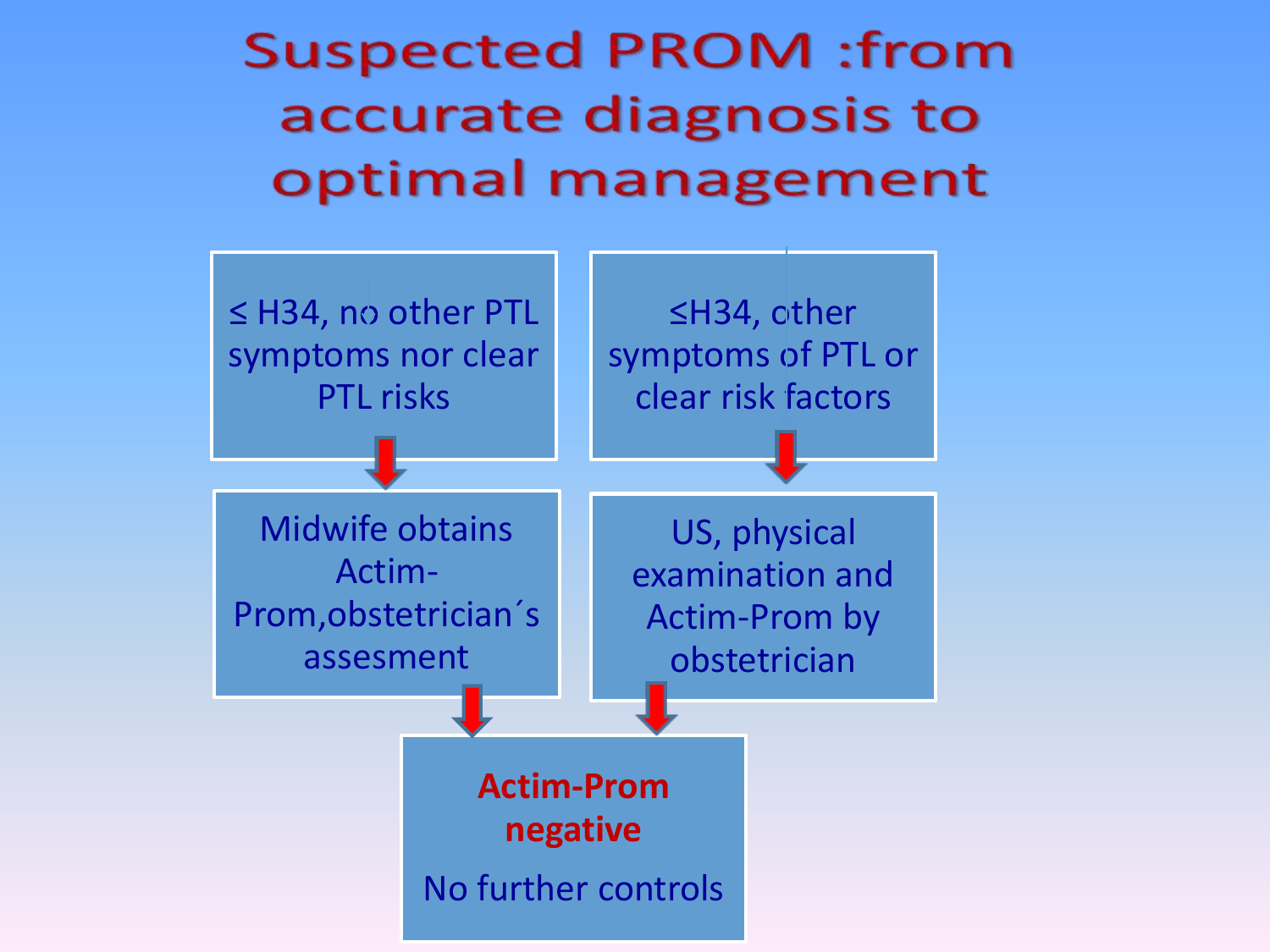#### Actim-Prom positive < H32

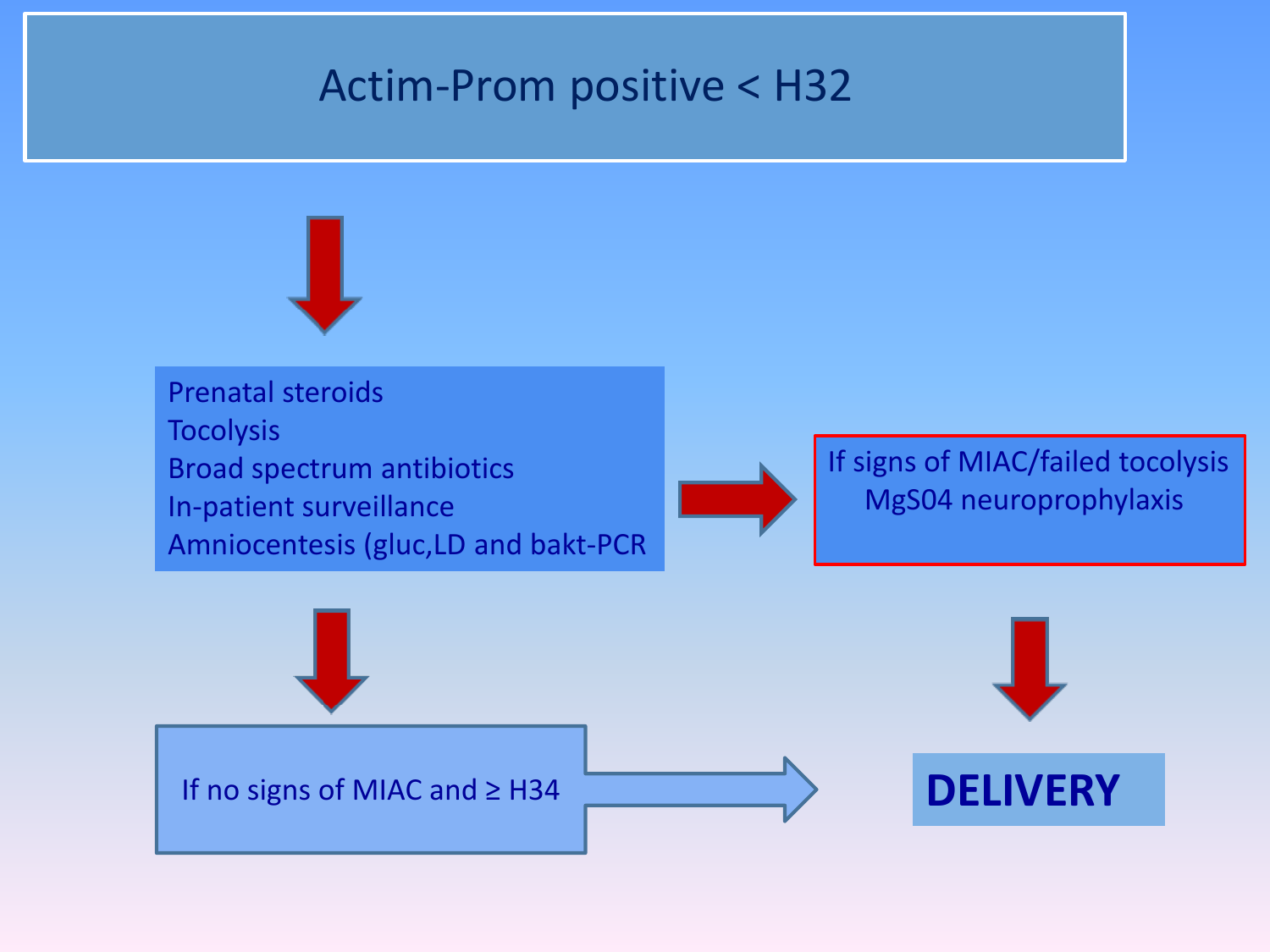#### Clinical evidence on Actim PROM test performance

- Clinical studies constantly show an excellent performance of the test
- All studies have included all the main patient groups that need testing of PROM – **including women with vaginal bleeding**.

| <b>Reference</b>          | <b>Number of patients</b> | <b>Sensitivity %</b> | <b>Specificity %</b> |
|---------------------------|---------------------------|----------------------|----------------------|
| Hupfner et al. 1997       | 54                        | 100                  | 93                   |
| Ragosch et al. 1996       | 75                        | 100                  | 83                   |
| Rutanen et al. 1996       | 130                       | 100                  | 95                   |
| Gaucherand et al. 1997    | 100                       | 95                   | 98                   |
| Jain & Morris 1998        | 100                       | 100                  | 89                   |
| Kubota & Takeuchi 1998    | 90                        | 95                   | 93                   |
| Darj & Lyrenäs 1998       | 75                        | 96                   | 93                   |
| Akercan et al. 2004       | 87                        | 100                  | 92                   |
| Erdemoglu and Mungan 2004 | 151                       | 97                   | 97                   |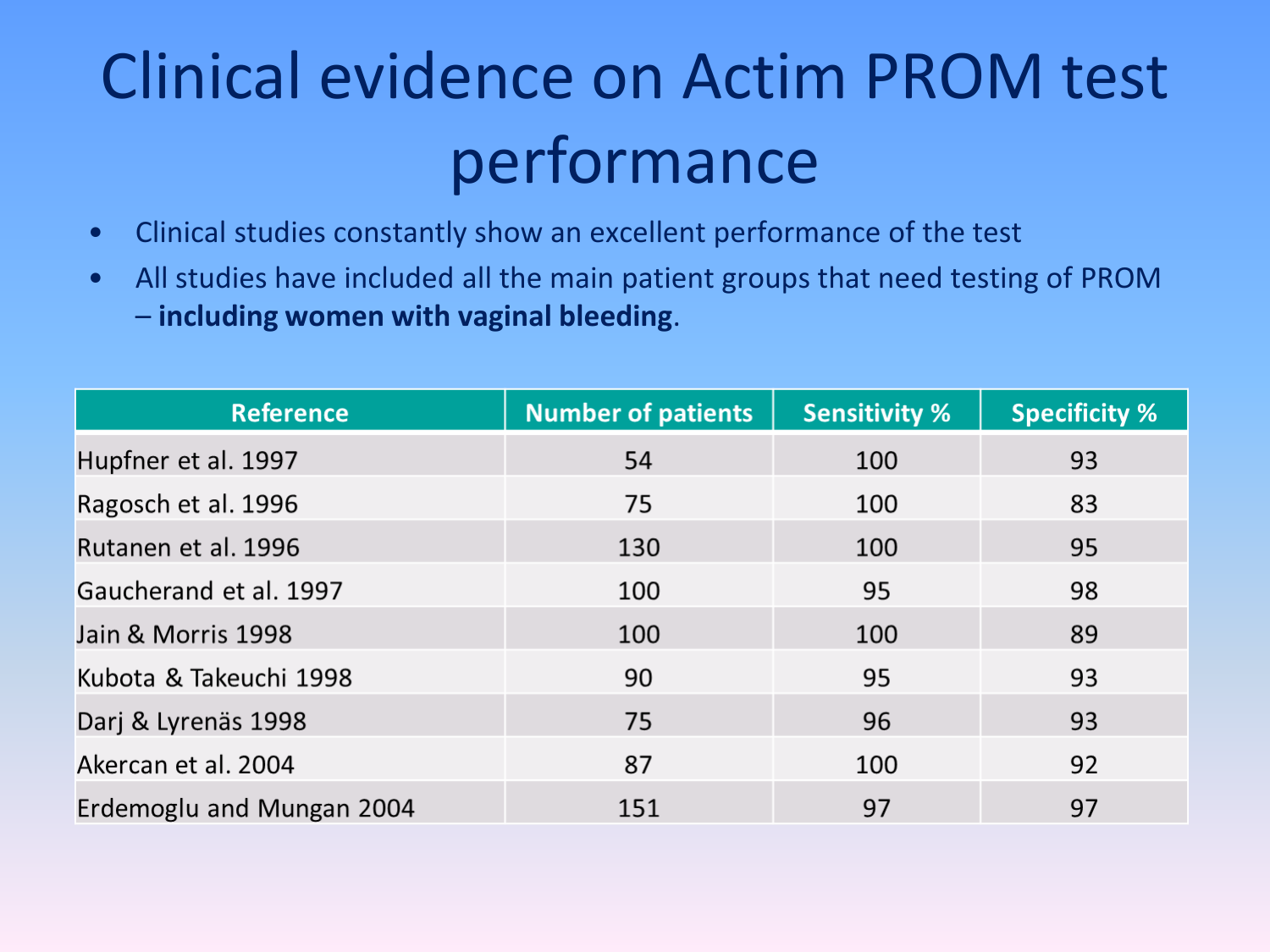# Optimal specificity

- Unlike with other methods**, also bleeding patients can be tested with Actim PROM**
- **Even 20%** of the patients that need PROM test have vaginal bleeding and cannot be reliably tested with other methods
- Correct results with bleeding patients have been **proven in clinical studies**:
	- Rutanen et al. 1996
	- Kubota et al. 1998
	- Guibourdenche et al. 1999
	- Erdemoglu and Mungan 2004
	- Novikova et al. 2007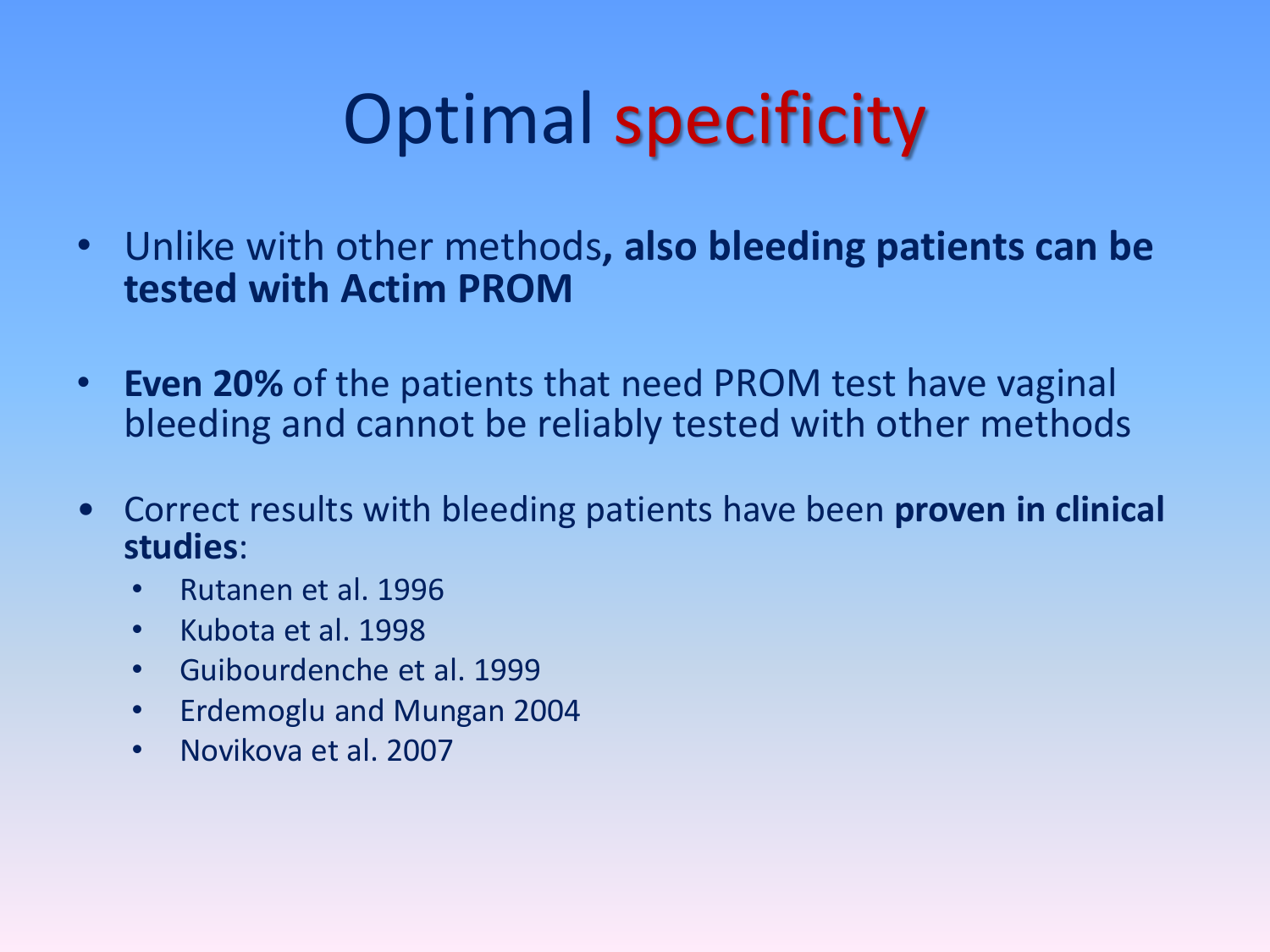### Why is Actim PROM test result not affected by blood?

- The **antibodies** in Actim PROM do not detect the predominant form of IGFBP-1 found in blood.
- The **detection limit** of the test has been set above the known concentration in maternal blood

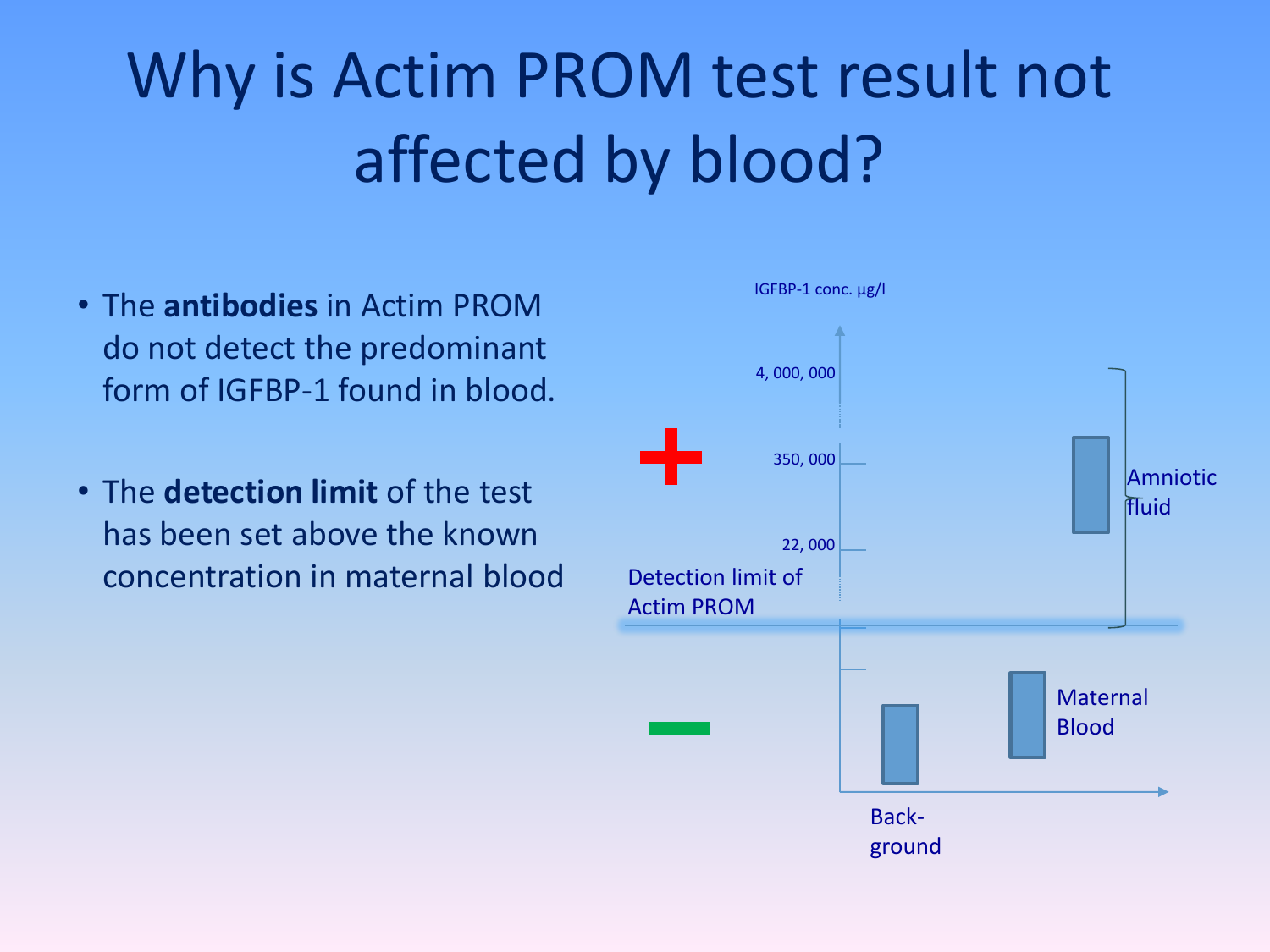# Optimal sensitivity

- The sample is seldom pure amniotic fluid, it can be contaminated or diluted by e.g.,
	- Urine
	- Seminal plasma
	- Bath water
	- Blood
	- Vaginal discharge

#### – **No interference with any of these substances**

– Even amniotic fluid volumes less than 0.5 µl can be **detected**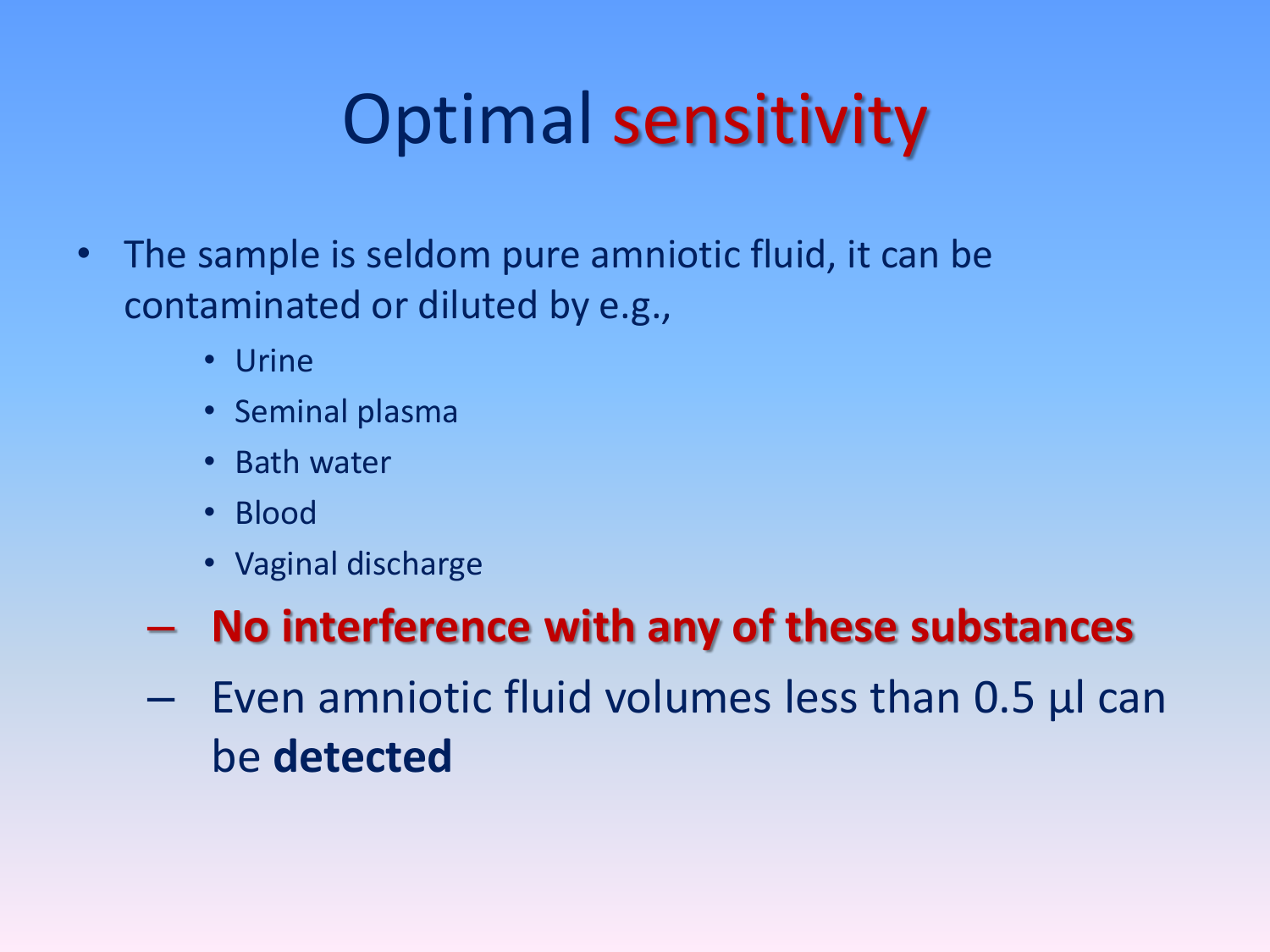# Conclusions (1)

- **Actim Partus** test gives a rapid and reliable answer to estimate the risk of PTD or imminent delivery
- A negative result means that it is highly unlikely that the patient will deliver soon
- The test helps limit unnecessary medication and to focus treatment to those patients that really need it